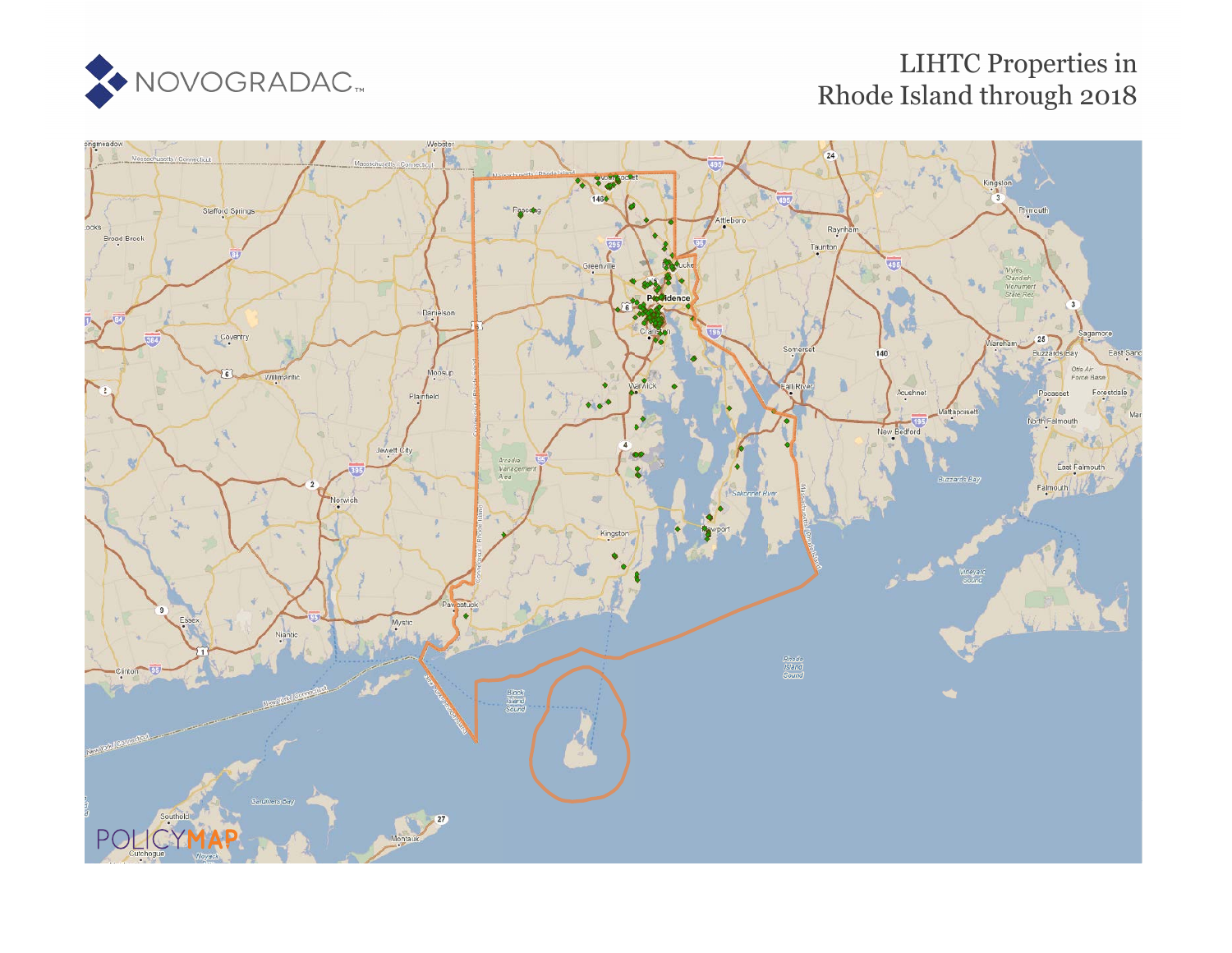| <b>Project Name</b>                                   | <b>Address</b>                      | City                              | <b>State</b>            | <b>Zip Code</b> | <b>Nonprofit</b><br><b>Sponsor</b> | <b>Allocation</b><br>Year | <b>Annual</b><br><b>Allocated</b><br><b>Amount</b> | <b>Year Placed</b><br>in Service | <b>Construction Type</b>              | <b>Total</b><br><b>Units</b> | Low<br><b>Income</b><br><b>Units</b> | <b>Rent or</b><br><b>Income</b><br><b>Ceiling</b> | <b>Credit</b><br>Percentage                 | Tax-<br><b>Exempt</b><br><b>Bond</b> | <b>HUD Multi-Family</b><br><b>Financing/Rental</b><br><b>Assistance</b> |
|-------------------------------------------------------|-------------------------------------|-----------------------------------|-------------------------|-----------------|------------------------------------|---------------------------|----------------------------------------------------|----------------------------------|---------------------------------------|------------------------------|--------------------------------------|---------------------------------------------------|---------------------------------------------|--------------------------------------|-------------------------------------------------------------------------|
| <b>METCALF COURT II</b><br>(08)                       | 555 VEAZIE ST PROVIDENCE            |                                   | RI                      | 2904            |                                    | Insufficient<br>Data      | \$0                                                | Insufficient<br>Data             | Not Indicated                         | 60                           | $\bf{0}$                             |                                                   | Not<br>Indicated                            |                                      |                                                                         |
| METCALF COURT II<br>(16)                              | 555 VEAZIE ST                       | PROVIDENCE                        | RI                      | 2904            |                                    | Insufficient<br>Data      | $\$0$                                              | Insufficient<br>Data             | Not Indicated                         | $52\,$                       | $\boldsymbol{0}$                     |                                                   | Not<br>Indicated                            |                                      |                                                                         |
| <b>METCALF COURT II</b><br>(47)                       | 70 WILD ST                          | PROVIDENCE                        | RI                      | 2904            |                                    | Insufficient<br>Data      | \$0                                                | Insufficient<br>Data             | Not Indicated                         | $36\,$                       | $\bf{0}$                             |                                                   | Not<br>Indicated                            |                                      |                                                                         |
| PHOENIX APTS                                          | $540\,$ CRANSTON<br><b>ST</b>       | <b>PROVIDENCE</b>                 | RI                      | 2907            | No                                 | Insufficient<br>Data      | \$0                                                | Insufficient<br>Data             | Both New Construction 83<br>and $A/R$ |                              | 83                                   | 60% AMGI                                          | Not<br>Indicated                            |                                      | Yes                                                                     |
| <b>RIVERSTONE APTS</b>                                | 38 MARY ST                          | <b>PAWTUCKET</b>                  | $\mathbf{R}\mathbf{I}$  | 2860            |                                    | Insufficient<br>Data      | \$0                                                | Insufficient<br>Data             | Acquisition and Rehab 103             |                              | 103                                  | 60% AMGI                                          | Not<br>Indicated                            |                                      |                                                                         |
| NORTH COVE<br>LANDING                                 | 73 N COVE CIR                       | NORTH<br><b>KINGSTOWN</b>         | RI                      | 2852            | No                                 | 2012                      | \$990,422                                          | Insufficient<br>Data             | New Construction                      | 38                           | ${\bf 38}$                           | 60% AMGI                                          | 70 % present<br>value                       |                                      | $\rm No$                                                                |
| MARSHFIELD<br><b>COMMONS</b>                          | 19 METCALF<br><b>MARSH DR</b>       | <b>NORTH</b><br><b>SMITHFIELD</b> | RI                      | 2896            | Yes                                | Insufficient<br>Data      | \$0                                                | Insufficient<br>Data             | <b>New Construction</b>               | 38                           | $38\,$                               | 60% AMGI                                          | Not<br>Indicated                            | No                                   |                                                                         |
| <b>AROUND PUBLIC &amp;</b><br>FRIENDSHIP (APF)        | <b>468 PUBLIC ST PROVIDENCE</b>     |                                   | RI                      | 2907            | Yes                                | 2010                      | \$915,439                                          | Insufficient<br>Data             | Both New Construction 37<br>and $A/R$ |                              | $37\,$                               | 60% AMGI                                          | <b>Both 30%</b><br>and 70%<br>present value | No                                   | $\rm No$                                                                |
| <b>BLACKSTONE VALLEY</b><br><b>GATEWAYS II</b>        | BROAD STREET PAWTUCKET              |                                   | $\mathbf{R}\mathbf{I}$  | 2860            | Yes                                | Insufficient<br>Data      | \$0                                                | Insufficient<br>Data             | Not Indicated                         | 41                           | 41                                   | 60% AMGI                                          | Not<br>Indicated                            |                                      |                                                                         |
| <b>CHARLES PLACE</b>                                  | <b>460 CHARLES</b><br><b>STREET</b> | PROVIDENCE                        | RI                      | 2904            | No                                 | Insufficient<br>Data      | \$0                                                | Insufficient<br>Data             | Acquisition and Rehab 200             |                              | 200                                  | 60% AMGI                                          | Not<br>Indicated                            |                                      |                                                                         |
| <b>OXFORD GARDENS</b>                                 | 165 GALLUP ST PROVIDENCE            |                                   | RI                      | 2905            | No                                 | 1988                      | \$0                                                | 1988                             | New Construction                      | 50                           | 50                                   |                                                   | 70 % present $\overline{N_0}$<br>value      |                                      |                                                                         |
| CRANSTON COMMONS 1303 ELMWOOD CRANSTON<br><b>EAST</b> | $\operatorname{\mathsf{AVE}}$       |                                   | $\mathbf{R}\mathbf{I}$  | 2910            | Yes                                | 1989                      | \$0                                                | 1990                             | Acquisition and Rehab 19              |                              | 19                                   |                                                   | <b>Both 30%</b><br>and 70%<br>present value | No                                   |                                                                         |
| <b>DOUGLAS MANOR</b>                                  | 1155 DOUGLAS<br>AVE                 | <b>NORTH</b><br>PROVIDENCE        | RI                      | 2904            | No                                 | 1991                      | \$36,471                                           | 1991                             | Acquisition and Rehab 100             |                              | 100                                  | 60% AMGI                                          | $70\,\%$ present $\,\mathrm{Yes}$ value     |                                      |                                                                         |
| <b>EAGLE III</b>                                      | 81 SPRING ST                        | <b>MANVILLE</b>                   | $\mathbb{R}\mathcal{I}$ | 2838            | No                                 | 1989                      | \$75,412                                           | 1991                             | Acquisition and Rehab 32              |                              | $32\,$                               | 60% AMGI                                          | 70 % present $\,$ No $\,$<br>value          |                                      |                                                                         |
| <b>ERIK ESTATES</b>                                   | 99 ELM ST                           | WOONSOCKET                        | RI                      | 2895            | No                                 | 1989                      | \$53,826                                           | 1991                             | <b>New Construction</b>               | 16                           | 16                                   | 60% AMGI                                          | 70 % present $\,$ No $\,$<br>value          |                                      |                                                                         |
| <b>MARVIN GARDENS I</b>                               | <b>128 OAK ST</b>                   | PROVIDENCE                        | RI                      | 2909            | No                                 | 1991                      | \$38,015                                           | 1991                             | Acquisition and Rehab 121             |                              | 121                                  | 60% AMGI                                          | 30 % present $\rm\,Yes$<br>value            |                                      |                                                                         |

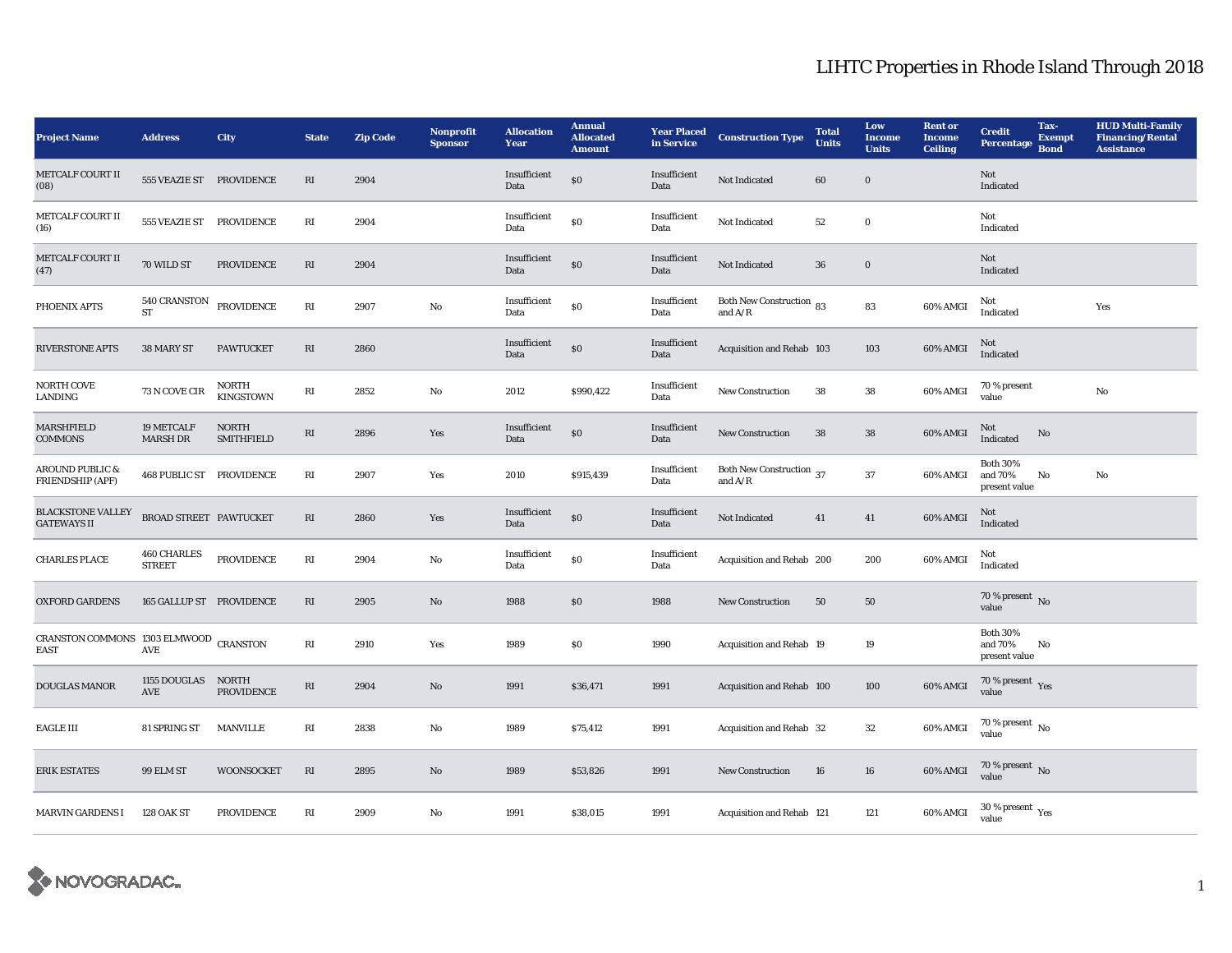| <b>Project Name</b>                                  | <b>Address</b>                  | City                      | <b>State</b>           | <b>Zip Code</b> | Nonprofit<br><b>Sponsor</b> | <b>Allocation</b><br>Year | <b>Annual</b><br><b>Allocated</b><br><b>Amount</b> | <b>Year Placed</b><br>in Service | <b>Construction Type</b>              | <b>Total</b><br><b>Units</b> | Low<br><b>Income</b><br><b>Units</b> | <b>Rent or</b><br><b>Income</b><br><b>Ceiling</b> | <b>Credit</b><br>Percentage                 | Tax-<br><b>Exempt</b><br><b>Bond</b> | <b>HUD Multi-Family</b><br><b>Financing/Rental</b><br><b>Assistance</b> |
|------------------------------------------------------|---------------------------------|---------------------------|------------------------|-----------------|-----------------------------|---------------------------|----------------------------------------------------|----------------------------------|---------------------------------------|------------------------------|--------------------------------------|---------------------------------------------------|---------------------------------------------|--------------------------------------|-------------------------------------------------------------------------|
| <b>CANONCHET CLIFFS</b><br>Ш                         | 807 MAIN ST                     | <b>HOPE VALLEY</b>        | RI                     | 2832            | No                          | 1991                      | \$193,846                                          | 1992                             | New Construction                      | 23                           | $23\,$                               | 60% AMGI                                          | 70 % present $\,$ No $\,$<br>value          |                                      |                                                                         |
| NEIGHBORHOOD<br>PRESERVATION APTS 393 W AVE<br>(NPA) |                                 | <b>PAWTUCKET</b>          | RI                     | 2860            |                             | 1991                      | \$45,234                                           | 1992                             | Not Indicated                         | 18                           | 18                                   | 60% AMGI                                          | Not<br>Indicated                            |                                      |                                                                         |
| <b>RESTORE APTS</b>                                  | 31 MOORE ST                     | <b>CENTRAL FALLS</b>      | RI                     | 2863            | No                          | 1991                      | \$95,585                                           | 1992                             | Acquisition and Rehab 25              |                              | 25                                   | 60% AMGI                                          | 70 % present $\,$ No $\,$<br>value          |                                      |                                                                         |
| <b>WEST END</b><br>PRESERVATION I                    | <b>72 BRIDGHAM</b><br><b>ST</b> | <b>PROVIDENCE</b>         | $\mathbf{R}\mathbf{I}$ | 2907            | Yes                         | 1991                      | \$113,328                                          | 1992                             | Not Indicated                         | 23                           | 23                                   | 60% AMGI                                          | Not<br>Indicated                            | No                                   |                                                                         |
| <b>ADVENT HOUSE I</b><br>(LINWOOD COURT I)           | 108 LINWOOD<br>AVE              | PROVIDENCE                | RI                     | 2909            | Yes                         | 1992                      | \$43,723                                           | 1993                             | Acquisition and Rehab 44              |                              | 44                                   | 60% AMGI                                          | 70 % present $\,$ No $\,$<br>value          |                                      |                                                                         |
| PIDGE MANOR                                          | 110 PIDGE AVE PAWTUCKET         |                           | RI                     | 2860            | No                          | 1991                      | \$0                                                | 1993                             | <b>New Construction</b>               | 12                           | 12                                   |                                                   | 70 % present $\,$ No $\,$<br>value          |                                      |                                                                         |
| PROVIDENCE NEW<br><b>CITY APTS</b>                   | 101 MINER ST                    | PROVIDENCE                | $\mathbf{R}\mathbf{I}$ | 2905            | $\rm No$                    | 1991                      | \$101,526                                          | 1993                             | Not Indicated                         | 100                          | 99                                   | 60% AMGI                                          | Not<br>Indicated                            | $\rm No$                             |                                                                         |
| COVE                                                 | 95 HULING RD                    | NORTH<br><b>KINGSTOWN</b> | $\mathbf{R}\mathbf{I}$ | 2852            | $\mathbf{No}$               | 1991                      | \$89,134                                           | 1993                             | Acquisition and Rehab 18              |                              | 18                                   | 50% AMGI                                          | 30 % present $_{\rm No}$<br>value           |                                      |                                                                         |
| 40-42 PARK STREET                                    | <b>40 PARK ST</b>               | <b>PAWTUCKET</b>          | RI                     | 2860            | No                          | 1993                      | \$21,306                                           | 1994                             | Acquisition and Rehab 27              |                              | 27                                   | 60% AMGI                                          | 30 % present $\,$ No $\,$<br>value          |                                      |                                                                         |
| 950 MAIN STREET                                      | 950 MAIN ST                     | <b>PAWTUCKET</b>          | $\mathbf{R}\mathbf{I}$ | 2860            | $\mathbf{No}$               | 1993                      | \$11,112                                           | 1994                             | Acquisition and Rehab 24              |                              | 21                                   | 60% AMGI                                          | $30$ % present $\,$ No $\,$<br>value        |                                      |                                                                         |
| <b>ADVENT HOUSE II</b>                               | 126 LINWOOD<br>AVE              | PROVIDENCE                | $\mathbf{R}\mathbf{I}$ | 2907            | Yes                         | 1993                      | \$98,996                                           | 1994                             | Acquisition and Rehab 30              |                              | 30                                   | 60% AMGI                                          | 70 % present $\,$ No $\,$<br>value          |                                      |                                                                         |
| CLARKE SCHOOL APTS 24 MARY ST                        |                                 | <b>NEWPORT</b>            | RI                     | 2840            | No                          | 1994                      | \$443,950                                          | 1994                             | Acquisition and Rehab 56              |                              | 56                                   | 60% AMGI                                          | <b>Both 30%</b><br>and 70%<br>present value | No                                   |                                                                         |
| HISTORIC WEST END<br>$\mathbf{I}$                    | 38 ARCH ST                      | <b>PROVIDENCE</b>         | RI                     | 2907            | Yes                         | 1994                      | \$168,062                                          | 1995                             | Not Indicated                         | 24                           | 24                                   | 60% AMGI                                          | Not<br>Indicated                            |                                      |                                                                         |
| PARKVIEW TERRACE                                     |                                 | 72 GOUGH AVE WEST WARWICK | RI                     | 2893            | No                          | 1993                      | \$96,665                                           | 1995                             | Acquisition and Rehab 83              |                              | 83                                   | 60% AMGI                                          | $30$ % present $\,$ No $\,$<br>value        |                                      |                                                                         |
| PROJECT RENEW                                        | 99 SPRING ST                    | <b>LINCOLN</b>            | $\mathbf{R}\mathbf{I}$ | 2838            | Yes                         | 1993                      | \$167,241                                          | 1995                             | Both New Construction 34<br>and $A/R$ |                              | $34\,$                               | 60% AMGI                                          | 30 % present $\,$ No $\,$<br>value          |                                      |                                                                         |
| HANORA LIPPITT<br>MILLS                              | 1 MAIN ST                       | <b>WOONSOCKET</b>         | RI                     | 2895            | $\mathbf{No}$               | 1995                      | \$313,962                                          | 1996                             | Acquisition and Rehab 117             |                              | 117                                  | 60% AMGI                                          | <b>Both 30%</b><br>and 70%<br>present value | No                                   |                                                                         |

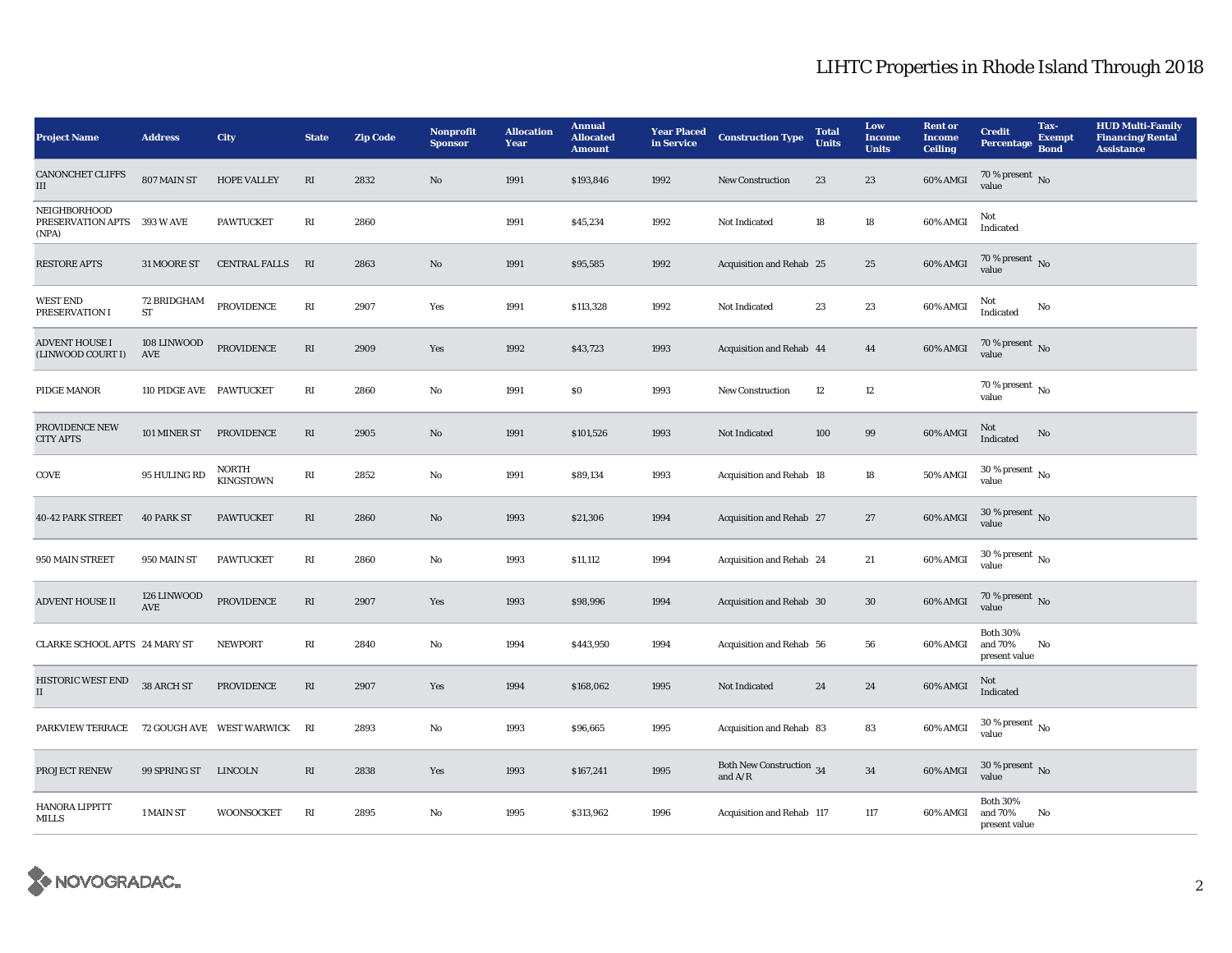| <b>Project Name</b>                                             | <b>Address</b>                              | City              | <b>State</b>           | <b>Zip Code</b> | Nonprofit<br><b>Sponsor</b> | <b>Allocation</b><br>Year | <b>Annual</b><br><b>Allocated</b><br><b>Amount</b> | <b>Year Placed</b><br>in Service | <b>Construction Type</b>                                | <b>Total</b><br><b>Units</b> | Low<br><b>Income</b><br><b>Units</b> | <b>Rent or</b><br><b>Income</b><br><b>Ceiling</b> | <b>Credit</b><br>Percentage                 | Tax-<br><b>Exempt</b><br><b>Bond</b> | <b>HUD Multi-Family</b><br><b>Financing/Rental</b><br><b>Assistance</b> |
|-----------------------------------------------------------------|---------------------------------------------|-------------------|------------------------|-----------------|-----------------------------|---------------------------|----------------------------------------------------|----------------------------------|---------------------------------------------------------|------------------------------|--------------------------------------|---------------------------------------------------|---------------------------------------------|--------------------------------------|-------------------------------------------------------------------------|
| JAMESTOWN VILLAGE                                               | $21$ PEMBERTON $\,$ JAMESTOWN AVE           |                   | RI                     | 2835            | No                          | 1995                      | \$49,124                                           | 1996                             | <b>New Construction</b>                                 | 20                           | 19                                   | 60% AMGI                                          | 70 % present $\,$ No $\,$<br>value          |                                      |                                                                         |
| <b>STAFFORD POINT</b>                                           | 40 ALICIA CIR TIVERTON                      |                   | $\mathbf{R}\mathbf{I}$ | 2878            | $\rm No$                    | 1995                      | \$65,517                                           | 1996                             | <b>New Construction</b>                                 | 24                           | 24                                   | 60% AMGI                                          | $70$ % present $\,$ No $\,$<br>value        |                                      |                                                                         |
| CENTENNIAL HOUSES 53 FULLER AVE CENTRAL FALLS                   |                                             |                   | RI                     | 2863            | No                          | 1995                      | \$120,376                                          | 1996                             | Acquisition and Rehab 17                                |                              | 17                                   | 60% AMGI                                          | 30 % present $\,$ No $\,$<br>value          |                                      |                                                                         |
| <b>CONSTITUTION HILL I</b><br>(RECLAIMING THE<br><b>VISION)</b> | 133 OLO ST                                  | <b>WOONSOCKET</b> | RI                     | 2895            | No                          | 1995                      | \$372,137                                          | 1996                             | Acquisition and Rehab 44                                |                              | 44                                   | 60% AMGI                                          | 30 % present $\,$ No $\,$<br>value          |                                      |                                                                         |
| <b>BARRINGTON COVE</b>                                          | 90 BAY SPRING<br>AVE                        | <b>BARRINGTON</b> | $\mathbf{R}\mathbf{I}$ | 2806            | No                          | 1996                      | \$131,150                                          | 1997                             | Acquisition and Rehab 60                                |                              | 60                                   | 60% AMGI                                          | <b>Both 30%</b><br>and 70%<br>present value | <b>No</b>                            |                                                                         |
| <b>CHARLESGATE EAST</b><br><b>AFFORDABLE</b><br>HOUSING         | 50 RANDALL ST PROVIDENCE                    |                   | RI                     | 2904            | $\rm No$                    | 1997                      | \$174,516                                          | 1997                             | Acquisition and Rehab 100                               |                              | 100                                  | 60% AMGI                                          | 70 % present $\,$ No $\,$<br>value          |                                      |                                                                         |
| <b>PARK WEST</b><br>(CHARLESGATE PARK)                          | 359<br>MONTGOMERY PROVIDENCE<br><b>AVE</b>  |                   | RI                     | 2905            | $\mathbf{N}\mathbf{o}$      | 1997                      | \$331,995                                          | 1997                             | Acquisition and Rehab 100                               |                              | 100                                  | 60% AMGI                                          | 70 % present $\,$ No $\,$<br>value          |                                      |                                                                         |
| <b>CHARLESGATE SOUTH</b><br><b>AFFORDABLE</b><br><b>HOUSING</b> | 20 RANDALL ST PROVIDENCE                    |                   | RI                     | 2904            | No                          | 1997                      | \$302,046                                          | 1997                             | Acquisition and Rehab 100                               |                              | 100                                  | 60% AMGI                                          | <b>Both 30%</b><br>and 70%<br>present value | No                                   |                                                                         |
| <b>CHATHAM VILLAGE</b>                                          | 190 CHATHAM<br><b>ST</b>                    | PROVIDENCE        | RI                     | 2904            | No                          | 1995                      | \$146,412                                          | 1997                             | Acquisition and Rehab 40                                |                              | 40                                   | 60% AMGI                                          | <b>Both 30%</b><br>and 70%<br>present value | No                                   |                                                                         |
| <b>HUNTINGTON</b><br><b>TOWERS</b>                              | 170 BENEDICT<br>${\rm ST}$                  | <b>PROVIDENCE</b> | RI                     | 2909            | No                          | 1995                      | \$152,958                                          | 1997                             | Acquisition and Rehab 106                               |                              | 106                                  | 60% AMGI                                          | <b>Both 30%</b><br>and 70%<br>present value | No                                   |                                                                         |
| <b>MEADOWBROOK</b>                                              | 75<br>MEADOWBROO PEACE DALE<br><b>K WAY</b> |                   | RI                     | 2879            | No                          | 1995                      | \$280,399                                          | 1997                             | <b>New Construction</b>                                 | 47                           | 47                                   | 60% AMGI                                          | 30 % present $\,$ No $\,$<br>value          |                                      |                                                                         |
| MOUNT HOPE COURT<br>APTS                                        | 75 PLEASANT ST PROVIDENCE                   |                   | RI                     | 2906            | $\rm No$                    | 1995                      | \$122,945                                          | 1997                             | Acquisition and Rehab 36                                |                              | 36                                   | 60% AMGI                                          | 30 % present $\,$ No $\,$<br>value          |                                      |                                                                         |
| PROVIDENCE TANNER $^{104}_{ST}$ SOMERSET PROVIDENCE             |                                             |                   | RI                     | 2907            | Yes                         | 1995                      | \$265,953                                          | 1997                             | Both New Construction 27<br>and $\mathrm{A}/\mathrm{R}$ |                              | 27                                   | 60% AMGI                                          | 30 % present $\,$ No $\,$<br>value          |                                      |                                                                         |
| <b>REGAL COURT</b>                                              | 33 LONG ST                                  | EAST GREENWICH RI |                        | 2818            | $\rm No$                    | 1995                      | \$239,872                                          | 1997                             | Acquisition and Rehab 35                                |                              | 35                                   | 60% AMGI                                          | 30 % present $\,$ No $\,$<br>value          |                                      |                                                                         |
| <b>SAKONNET VIEW</b>                                            | 3225 E MAIN RD PORTSMOUTH                   |                   | RI                     | 2871            | No                          | 1996                      | \$57,456                                           | 1997                             | <b>New Construction</b>                                 | 24                           | 23                                   | 60% AMGI                                          | 70 % present $\,$ No $\,$<br>value          |                                      |                                                                         |
| SCHOOL HOUSE PLACE 1515 W SHORE                                 |                                             | <b>WARWICK</b>    | RI                     | 2889            | No                          | 1995                      | \$60,258                                           | 1997                             | Acquisition and Rehab 7                                 |                              | $\overline{7}$                       | 60% AMGI                                          | $30\%$ present $\overline{N_0}$<br>value    |                                      |                                                                         |

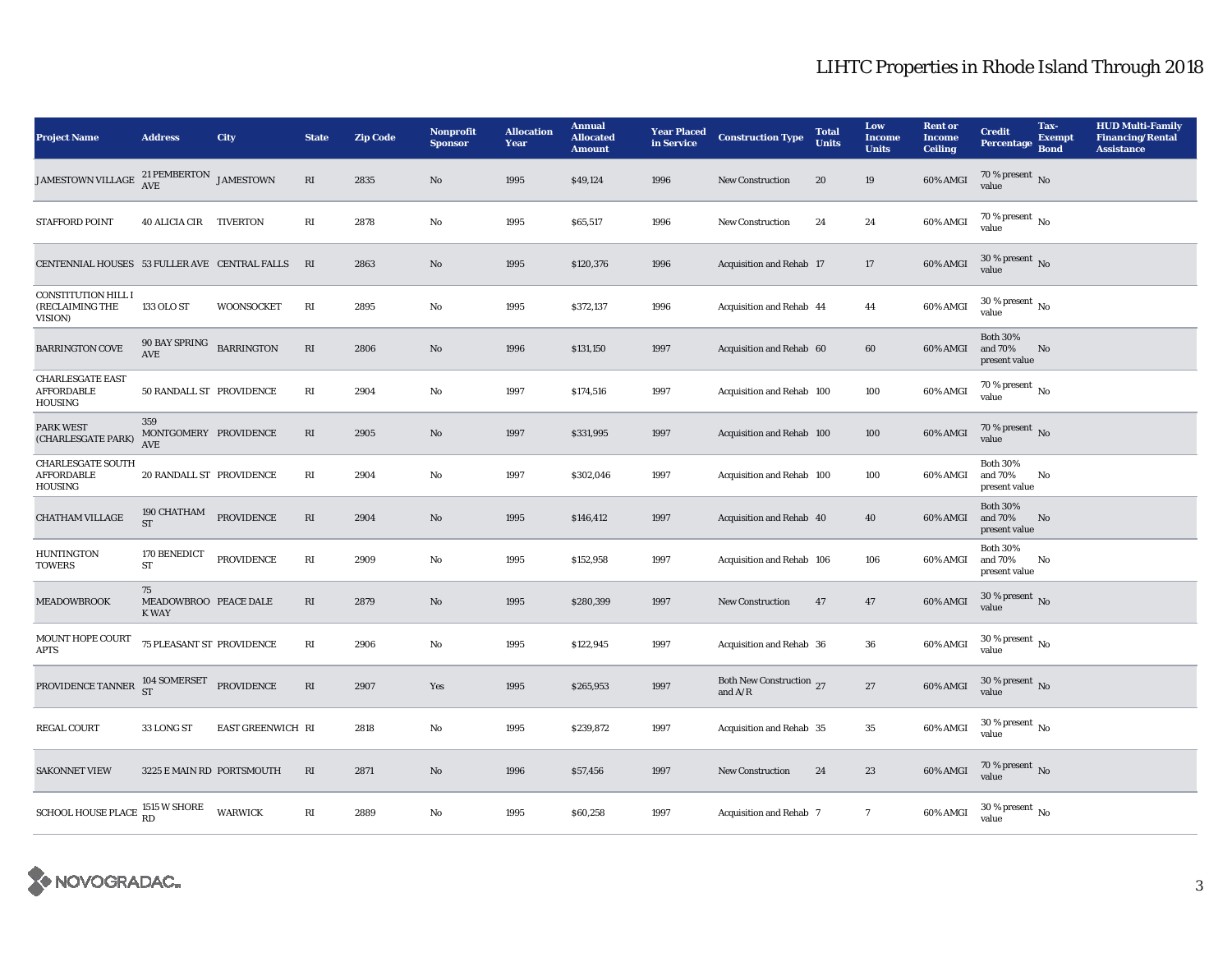| <b>Project Name</b>                                                   | <b>Address</b>                            | City                         | <b>State</b>           | <b>Zip Code</b> | Nonprofit<br><b>Sponsor</b> | <b>Allocation</b><br>Year | <b>Annual</b><br><b>Allocated</b><br><b>Amount</b> | <b>Year Placed</b><br>in Service | <b>Construction Type</b>                                                          | <b>Total</b><br><b>Units</b> | Low<br><b>Income</b><br><b>Units</b> | <b>Rent or</b><br><b>Income</b><br><b>Ceiling</b> | <b>Credit</b><br><b>Percentage</b>          | Tax-<br><b>Exempt</b><br><b>Bond</b> | <b>HUD Multi-Family</b><br><b>Financing/Rental</b><br><b>Assistance</b> |
|-----------------------------------------------------------------------|-------------------------------------------|------------------------------|------------------------|-----------------|-----------------------------|---------------------------|----------------------------------------------------|----------------------------------|-----------------------------------------------------------------------------------|------------------------------|--------------------------------------|---------------------------------------------------|---------------------------------------------|--------------------------------------|-------------------------------------------------------------------------|
| <b>BABCOCK VILLAGE</b>                                                | 122 CROSS ST                              | <b>WESTERLY</b>              | RI                     | 2891            | No                          | 1998                      | \$210,853                                          | 1998                             | Acquisition and Rehab 150                                                         |                              | 150                                  | 60% AMGI                                          | 70 % present $\,$ $\rm Yes$<br>value        |                                      |                                                                         |
| <b>ADVENT APTS (GEMINI</b><br>HOTEL)                                  | 344<br>WASHINGTON PROVIDENCE<br><b>ST</b> |                              | $\mathbf{R}\mathbf{I}$ | 2903            | Yes                         | 1997                      | \$0                                                | 1998                             | Acquisition and Rehab 57                                                          |                              | 57                                   | 60% AMGI                                          | Not<br>Indicated                            | No                                   |                                                                         |
| <b>GREENWOOD</b><br><b>TERRACE</b>                                    | 2426 POST RD                              | <b>WARWICK</b>               | RI                     | 2886            | No                          | 1998                      | \$60,249                                           | 1998                             | Acquisition and Rehab 53                                                          |                              | 53                                   | 60% AMGI                                          | 70 % present $\,$ No $\,$<br>value          |                                      |                                                                         |
| <b>IZANNAH WALKER</b><br><b>HOUSE</b>                                 |                                           | 1055 DEXTER ST CENTRAL FALLS | RI                     | 2863            | Yes                         | 1997                      | \$258,967                                          | 1998                             | Acquisition and Rehab 25                                                          |                              | 25                                   | 60% AMGI                                          | <b>Both 30%</b><br>and 70%<br>present value | No                                   |                                                                         |
| <b>CONSTITUTION HILL II</b><br>& III (SECURING THE 74 E ST<br>FUTURE) |                                           | <b>WOONSOCKET</b>            | $\mathbf{R}\mathbf{I}$ | 2895            | No                          | 1997                      | \$498,980                                          | 1998                             | Acquisition and Rehab 46                                                          |                              | 46                                   | 60% AMGI                                          | $30$ % present $\,$ No $\,$<br>value        |                                      |                                                                         |
| OPERATION HOPE<br><b>RENEWED</b>                                      | 210 BELLEVUE<br>AVE                       | <b>PROVIDENCE</b>            | RI                     | 2907            | Yes                         | 1996                      | \$228,748                                          | 1998                             | Not Indicated                                                                     | 19                           | 19                                   | 60% AMGI                                          | Not<br>Indicated                            | No                                   |                                                                         |
| <b>ELMWOOD</b><br>NEIGHBORHOOD<br><b>REVITALIZATION</b>               | 114 HAMILTON<br><b>ST</b>                 | <b>PROVIDENCE</b>            | $\mathbf{R}\mathbf{I}$ | 2907            | Yes                         | 1997                      | \$445,242                                          | 1999                             | Both New Construction 32<br>and $A/R$                                             |                              | $32\,$                               | 60% AMGI                                          | 30 % present $\,$ No $\,$<br>value          |                                      |                                                                         |
| <b>FOREST FARM</b>                                                    | 191 FOREST AVE MIDDLETOWN                 |                              | RI                     | 2842            | $\mathbf{No}$               | 1997                      | \$554,990                                          | 1999                             | <b>New Construction</b>                                                           | 50                           | ${\bf 45}$                           | 60% AMGI                                          | 30 % present $\,$ No $\,$<br>value          |                                      |                                                                         |
| <b>PROJECT</b><br><b>RENAISSANCE</b>                                  | 11 GODDARD ST PROVIDENCE                  |                              | RI                     | 2908            | Yes                         | 1997                      | \$345,328                                          | 1999                             | Both New Construction 30<br>and $\ensuremath{\mathrm{A}}/\ensuremath{\mathrm{R}}$ |                              | $30\,$                               | 60% AMGI                                          | 30 % present $\,$ No $\,$<br>value          |                                      |                                                                         |
| <b>SMITH BUILDING</b>                                                 | 57 EDDY ST                                | <b>PROVIDENCE</b>            | RI                     | 2903            | No                          | 1999                      | \$24,206                                           | 1999                             | Acquisition and Rehab 8                                                           |                              | 8                                    | 50% AMGI                                          | 70 % present $\gamma_{\rm{es}}$<br>value    |                                      |                                                                         |
| ELMWOOD COMMONS WARRINGTON PROVIDENCE                                 | 35<br><b>ST</b>                           |                              | $\mathbf{R}\mathbf{I}$ | 2907            | $\mathbf{No}$               | 1998                      | \$247,370                                          | 2000                             | Acquisition and Rehab 30                                                          |                              | 30                                   | 60% AMGI                                          | <b>Both 30%</b><br>and 70%<br>present value | No                                   |                                                                         |
| FRANKLIN COURT                                                        | 180 FRANKLIN<br>ST                        | <b>BRISTOL</b>               | RI                     | 2809            | Yes                         | 1999                      | \$422,309                                          | 2000                             | Acquisition and Rehab 92                                                          |                              | 68                                   | 60% AMGI                                          | 30 % present $\,$ No $\,$<br>value          |                                      |                                                                         |
| MAIN STREET PHASE<br>III                                              | 28 MAIN ST                                | <b>CUMBERLAND</b>            | RI                     | 2864            | Yes                         | 1998                      | \$52,730                                           | 2000                             | Acquisition and Rehab 32                                                          |                              | $32\,$                               | 60% AMGI                                          | 30 % present $\,$ No $\,$<br>value          |                                      |                                                                         |
| CATHEDRAL SQUARE I                                                    | <b>5 CATHEDRAL</b><br>SQ                  | <b>PROVIDENCE</b>            | $\mathbf{R}\mathbf{I}$ | 2903            | $\mathbf{No}$               | Insufficient<br>Data      | \$232,780                                          | 2001                             | Acquisition and Rehab 100                                                         |                              | 100                                  | 60% AMGI                                          | 70 % present $\rm\thinspace_{Yes}$<br>value |                                      |                                                                         |
| FRIENDSHIP/PINE                                                       | 388 PINE ST                               | <b>PROVIDENCE</b>            | RI                     | 2903            | Yes                         | 1999                      | \$452,228                                          | 2001                             | Both New Construction 31<br>and $A/R$                                             |                              | $31\,$                               | 60% AMGI                                          | 30 % present $\,$ No $\,$<br>value          |                                      |                                                                         |
| <b>HARBOR HOUSE</b><br>HOUSING                                        | 111<br>WASHINGTON NEWPORT<br><b>ST</b>    |                              | RI                     | 2840            | No                          | 2000                      | \$361,650                                          | 2001                             | <b>Acquisition and Rehab 37</b>                                                   |                              | 31                                   | 60% AMGI                                          | 30 % present $\,$ No $\,$<br>value          |                                      |                                                                         |

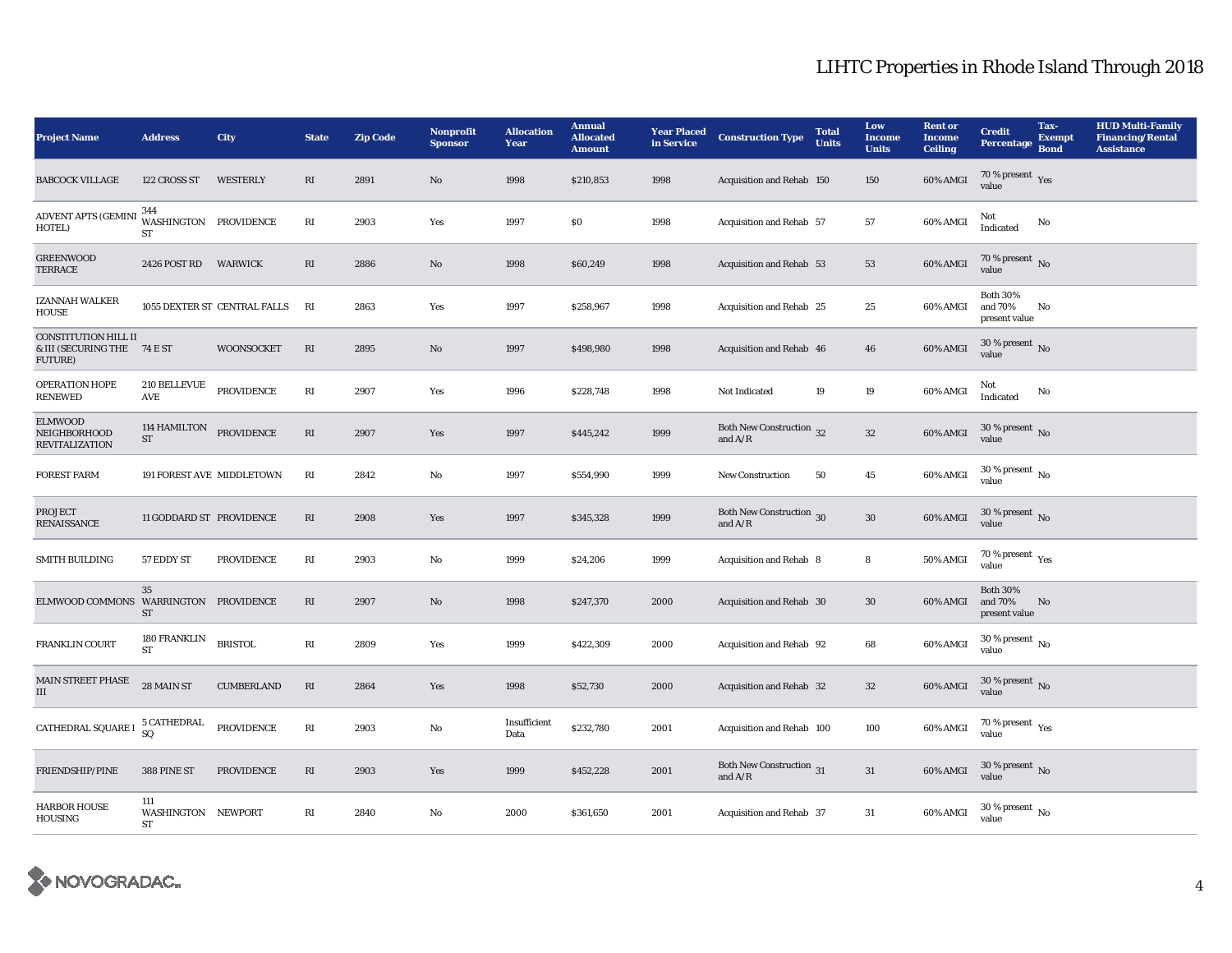| <b>Project Name</b>                                             | <b>Address</b>                   | City               | <b>State</b>           | <b>Zip Code</b> | Nonprofit<br><b>Sponsor</b> | <b>Allocation</b><br>Year | <b>Annual</b><br><b>Allocated</b><br>Amount | <b>Year Placed</b><br>in Service | <b>Construction Type</b>               | <b>Total</b><br><b>Units</b> | Low<br><b>Income</b><br><b>Units</b> | <b>Rent or</b><br><b>Income</b><br><b>Ceiling</b> | <b>Credit</b><br>Percentage                   | Tax-<br><b>Exempt</b><br><b>Bond</b> | <b>HUD Multi-Family</b><br><b>Financing/Rental</b><br><b>Assistance</b> |
|-----------------------------------------------------------------|----------------------------------|--------------------|------------------------|-----------------|-----------------------------|---------------------------|---------------------------------------------|----------------------------------|----------------------------------------|------------------------------|--------------------------------------|---------------------------------------------------|-----------------------------------------------|--------------------------------------|-------------------------------------------------------------------------|
| HARVARD/COMSTOCK                                                | 98 COMSTOCK<br>AVE               | PROVIDENCE         | RI                     | 2907            | No                          | 2000                      | \$436,204                                   | 2001                             | <b>New Construction</b>                | 43                           | 43                                   | 60% AMGI                                          | $30$ % present $\,$ No $\,$<br>value          |                                      |                                                                         |
| <b>MEADOWBROOK II</b>                                           | 37 WYNDHAM<br>WAY                | PEACE DALE         | $\mathbf{R}\mathbf{I}$ | 2879            | No                          | 2001                      | \$18,618                                    | 2001                             | <b>New Construction</b>                | $12\,$                       | 12                                   | 60% AMGI                                          | 70 % present $\,$ No $\,$<br>value            |                                      |                                                                         |
| <b>ROCK RIDGE APTS</b>                                          | <b>181 ROCK</b><br>RIDGE DR      | <b>WOONSOCKET</b>  | RI                     | 2895            | No                          | 2000                      | \$328,454                                   | 2001                             | Acquisition and Rehab 151              |                              | 114                                  | 60% AMGI                                          | 30 % present $\,$ No $\,$<br>value            |                                      |                                                                         |
| STEPHEN'S HALL                                                  | 315 ELMWOOD<br><b>AVE</b>        | <b>PROVIDENCE</b>  | $\mathbf{R}\mathbf{I}$ | 2907            | Yes                         | 1999                      | \$460,088                                   | 2001                             | Acquisition and Rehab 32               |                              | 32                                   | 60% AMGI                                          | <b>Both 30%</b><br>and 70%<br>present value   | No                                   |                                                                         |
| <b>CHIMNEY HILL APTS</b>                                        | 2065 MENDON<br>RD                | <b>CUMBERLAND</b>  | RI                     | 2864            | No                          | 2001                      | \$40,594                                    | 2001                             | <b>Acquisition and Rehab 123</b>       |                              | 123                                  | 60% AMGI                                          | 70 % present $\,\rm \gamma_{\rm eS}$<br>value |                                      |                                                                         |
| <b>CHARLESGATE NORTH</b><br><b>AFFORDABLE</b><br><b>HOUSING</b> | 670 N MAIN ST PROVIDENCE         |                    | RI                     | 2904            | No                          | 2002                      | \$261,455                                   | 2002                             | Acquisition and Rehab 182              |                              | 182                                  | 60% AMGI                                          | $70$ % present $\,$ $\rm Yes$<br>value        |                                      |                                                                         |
| <b>EVERGREEN DRIVE</b><br>APTS                                  | 15 EVERGREEN<br>DR               | EAST PROVIDENCE RI |                        | 2914            | $\mathbf{No}$               | 2001                      | \$49,354                                    | 2002                             | Acquisition and Rehab 84               |                              | 84                                   | 60% AMGI                                          | $70\,\%$ present $\,$ Yes value               |                                      |                                                                         |
| <b>LOCKWOOD PLAZA</b>                                           | <b>60 PRAIRIE AVE PROVIDENCE</b> |                    | RI                     | 2905            | No                          | 2002                      | \$1,549                                     | 2002                             | Both New Construction 208<br>and $A/R$ |                              | 208                                  | 60% AMGI                                          | $70\,\%$ present $\,$ $\rm Yes$<br>value      |                                      |                                                                         |
| <b>OLNEYVILLE</b><br><b>REVITALIZATION</b>                      | 56 JULIAN ST                     | <b>PROVIDENCE</b>  | RI                     | 2909            | Yes                         | 2000                      | \$424,501                                   | 2002                             | New Construction                       | 32                           | $32\,$                               | 60% AMGI                                          | 30 % present $\,$ No $\,$<br>value            |                                      |                                                                         |
| <b>ELMS</b>                                                     | <b>63 COWESETT</b><br>AVE        | WEST WARWICK RI    |                        | 2893            | $\mathbf{No}$               | Insufficient<br>Data      | \$105,848                                   | 2002                             | Acquisition and Rehab 120              |                              | 120                                  | 60% AMGI                                          | $70$ % present $\,$ $\rm Yes$<br>value        |                                      |                                                                         |
| <b>TRAFALGAR EAST</b><br><b>APTS</b>                            | 5300 POST RD                     | EAST GREENWICH RI  |                        | 2818            | $\mathbf{No}$               | 2001                      | \$93,112                                    | 2002                             | Acquisition and Rehab 80               |                              | 80                                   | 60% AMGI                                          | 70 % present $\gamma_{\rm e s}$<br>value      |                                      |                                                                         |
| <b>BARTON ST</b><br><b>REVITALIZATION</b>                       | <b>64 OLIVE ST</b>               | <b>PAWTUCKET</b>   | RI                     | 2860            | Yes                         | 2001                      | \$417,781                                   | 2003                             | Both New Construction 27<br>and $A/R$  |                              | $27\,$                               | 60% AMGI                                          | <b>Both 30%</b><br>and 70%<br>present value   | No                                   |                                                                         |
| <b>BRADFORD COURT</b>                                           | 45 N MAIN ST                     | <b>PASCOAG</b>     | RI                     | 2859            | $\mathbf{No}$               | 2003                      | \$37,320                                    | 2003                             | Acquisition and Rehab 98               |                              | 98                                   | 60% AMGI                                          | $70\,\%$ present $\,$ Yes value               |                                      |                                                                         |
| CENTENNIAL TOWERS 35 GOFF AVE                                   |                                  | <b>PAWTUCKET</b>   | RI                     | 2860            | No                          | Insufficient<br>Data      | \$75,526                                    | 2003                             | Acquisition and Rehab 101              |                              | 101                                  | 60% AMGI                                          | 70 % present $\rm\thinspace_{Yes}$<br>value   |                                      |                                                                         |
| <b>ELMWOOD</b><br>NEIGHBORHOOD<br><b>REVITALIZATION II</b>      | 697 BROAD ST                     | PROVIDENCE         | RI                     | 2907            | Yes                         | 2001                      | $\$0$                                       | 2003                             | Not Indicated                          | 46                           | 46                                   | 60% AMGI                                          | Not<br>Indicated                              | No                                   |                                                                         |
| <b>FACTORY STREET</b>                                           | 11 FACTORY ST CUMBERLAND         |                    | RI                     | 2864            | Yes                         | 2001                      | \$90,216                                    | 2003                             | Acquisition and Rehab 32               |                              | $32\,$                               | 60% AMGI                                          | $30\,\%$ present $\,$ No $\,$<br>value        |                                      |                                                                         |

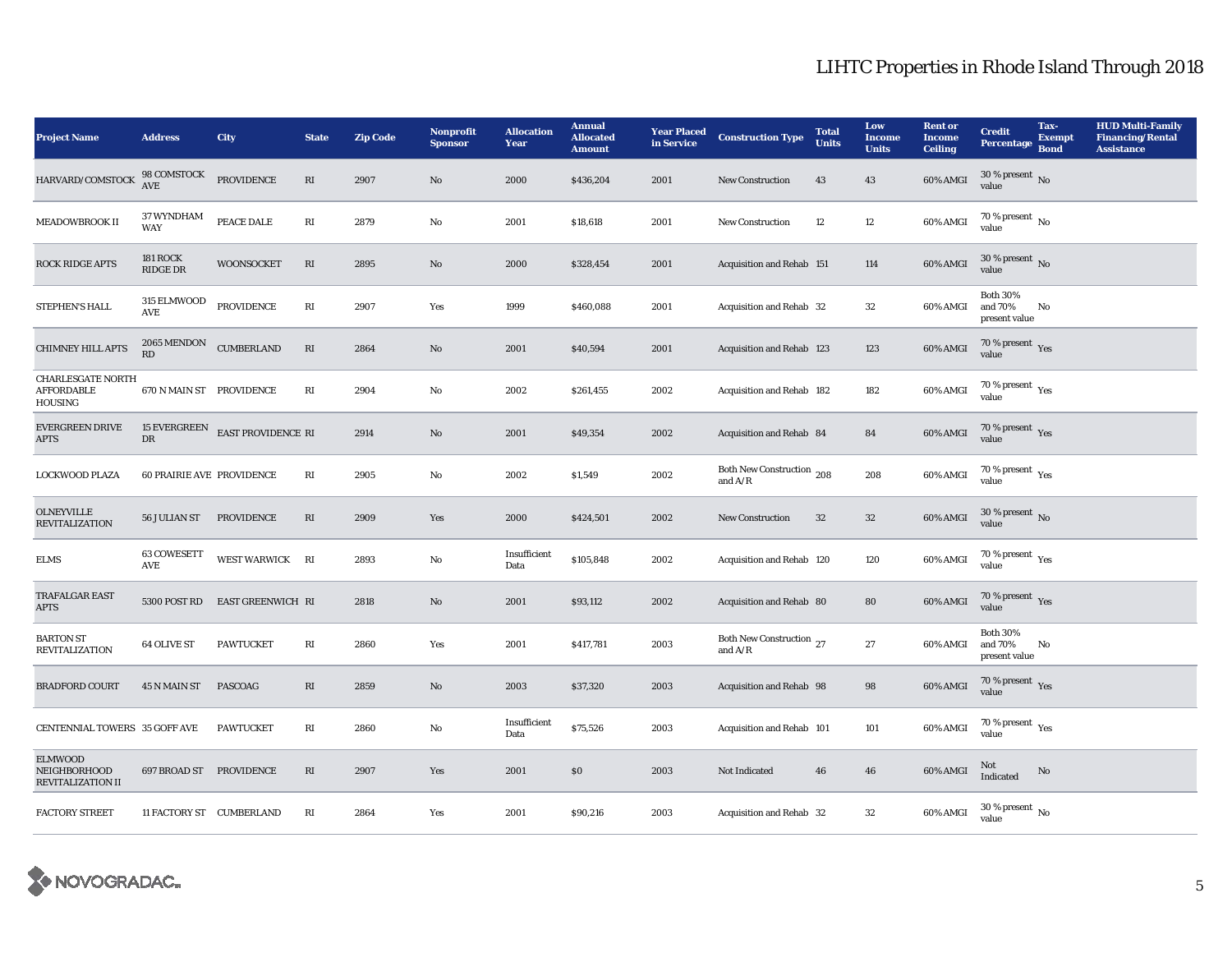| <b>Project Name</b>                                                | <b>Address</b>                                           | City                                    | <b>State</b>           | <b>Zip Code</b> | Nonprofit<br><b>Sponsor</b> | <b>Allocation</b><br>Year | <b>Annual</b><br><b>Allocated</b><br><b>Amount</b> | <b>Year Placed</b><br>in Service | <b>Construction Type</b>               | <b>Total</b><br><b>Units</b> | Low<br><b>Income</b><br><b>Units</b> | <b>Rent or</b><br><b>Income</b><br><b>Ceiling</b> | <b>Credit</b><br>Percentage                 | Tax-<br><b>Exempt</b><br><b>Bond</b> | <b>HUD Multi-Family</b><br><b>Financing/Rental</b><br><b>Assistance</b> |
|--------------------------------------------------------------------|----------------------------------------------------------|-----------------------------------------|------------------------|-----------------|-----------------------------|---------------------------|----------------------------------------------------|----------------------------------|----------------------------------------|------------------------------|--------------------------------------|---------------------------------------------------|---------------------------------------------|--------------------------------------|-------------------------------------------------------------------------|
| MINERAL SPRING<br><b>GARDENS</b>                                   | 1905 MINERAL NORTH<br><b>SPRING AVE</b>                  | <b>PROVIDENCE</b>                       | RI                     | 2904            | $\mathbf{N}\mathbf{o}$      | 2003                      | \$133,755                                          | 2003                             | Acquisition and Rehab 140              |                              | 139                                  | 60% AMGI                                          | 70 % present $\,$ $\rm Yes$<br>value        |                                      |                                                                         |
| NEWPORT HEIGHTS 1A <sup>18</sup> JOHN H                            |                                                          | <b>NEWPORT</b>                          | RI                     | 2840            | No                          | 2002                      | \$573,750                                          | 2003                             | Not Indicated                          | 45                           | $45\,$                               | 60% AMGI                                          | Not<br>Indicated                            | No                                   |                                                                         |
| NEWPORT HEIGHTS 1B                                                 | 7 ROBERT H<br>DOUGLAS LN                                 | <b>NEWPORT</b>                          | $\mathbf{R}\mathbf{I}$ | 2840            | No                          | 2003                      | \$0                                                | 2003                             | <b>New Construction</b>                | 36                           | ${\bf 36}$                           |                                                   | 70 % present Yes<br>value                   |                                      |                                                                         |
| <b>VALLEY APTS</b>                                                 | 1 VALLEY ST                                              | <b>PROVIDENCE</b>                       | RI                     | 2909            | No                          | Insufficient<br>Data      | \$200,296                                          | 2003                             | Acquisition and Rehab 154              |                              | 154                                  | 60% AMGI                                          | 70 % present $\rm\thinspace_{Yes}$<br>value |                                      |                                                                         |
| PARKWAY TOWERS                                                     | 10 OFFICE<br><b>PKWY</b>                                 | EAST PROVIDENCE RI                      |                        | 2914            | $\mathbf{No}$               | 2003                      | \$63,297                                           | 2003                             | Acquisition and Rehab 103              |                              | 103                                  | 60% AMGI                                          | $70\,\%$ present $\,$ Yes value             |                                      |                                                                         |
| SPRING VILLA APTS                                                  | $20$ MCGUIRE RD $\frac{\text{NORTH}}{\text{PROVIDENCE}}$ |                                         | $\mathbf{R}\mathbf{I}$ | 2904            | $\mathbf{No}$               | Insufficient<br>Data      | \$172,296                                          | 2003                             | Acquisition and Rehab 100              |                              | 100                                  | 60% AMGI                                          | $70\,\%$ present $\,$ Yes value             |                                      |                                                                         |
| ST ELIZABETH<br><b>ASSISTED LIVING AT</b><br><b>MELROSE</b>        | 109 MELROSE<br><b>ST</b>                                 | PROVIDENCE                              | RI                     | 2907            | Yes                         | 2002                      | \$515,000                                          | 2003                             | Acquisition and Rehab 69               |                              | 69                                   | 60% AMGI                                          | 70 % present $\,$ No $\,$<br>value          |                                      |                                                                         |
| <b>WATERVIEW APTS</b>                                              | $300$ PRIVILEGE $\_$ WOONSOCKET<br><b>ST</b>             |                                         | $\mathbf{R}\mathbf{I}$ | 2895            | $\rm No$                    | 2003                      | \$27,173                                           | 2003                             | Acquisition and Rehab 100              |                              | 95                                   | 60% AMGI                                          | 70 % present Yes<br>value                   |                                      |                                                                         |
| <b>CROSSROADS</b>                                                  | 311 LACOLLE LN COVENTRY                                  |                                         | RI                     | 2816            | $\mathbf{No}$               | 2002                      | \$285,164                                          | 2003                             | <b>New Construction</b>                | 32                           | $32\,$                               | 60% AMGI                                          | <b>Both 30%</b><br>and 70%<br>present value | No                                   |                                                                         |
| <b>TRAVELERS AID</b><br>HOUSING                                    | 160 BROAD ST                                             | PROVIDENCE                              | RI                     | 2903            | Yes                         | 2003                      | \$608,903                                          | 2004                             | Both New Construction 192<br>and $A/R$ |                              | 192                                  | 60% AMGI                                          | Not<br>Indicated                            |                                      |                                                                         |
| <b>ADELAIDE APTS</b>                                               | 203 ADELAIDE<br><b>AVE</b>                               | <b>PROVIDENCE</b>                       | $\mathbf{R}\mathbf{I}$ | 2907            | Yes                         | 2002                      | \$369,788                                          | 2004                             | Both New Construction 36<br>and $A/R$  |                              | ${\bf 36}$                           | 60% AMGI                                          | Not<br>Indicated                            |                                      |                                                                         |
| BERKELEY VILLAGE A 16 WOODWARD CUMBERLAND<br>K A WOODWARD ST LP ST |                                                          |                                         | RI                     | 2864            | Yes                         | 2003                      | \$51,212                                           | 2004                             | Acquisition and Rehab 30               |                              | $30\,$                               | 60% AMGI                                          | 70 % present $\rm\thinspace_{Yes}$<br>value |                                      |                                                                         |
| <b>HAGAN MANOR</b>                                                 | 30 HAGAN ST                                              | <b>PROVIDENCE</b>                       | RI                     | 2904            | No                          | 2004                      | \$37,088                                           | 2004                             | Acquisition and Rehab 80               |                              | 80                                   | $60\%$ AMGI                                       | $70\,\%$ present $\,$ Yes value             |                                      |                                                                         |
| <b>SOUTH WINDS APTS</b>                                            | 29 S PIER RD                                             | NARRAGANSETT                            | RI                     | 2882            | No                          | 2004                      | \$164,285                                          | 2004                             | Acquisition and Rehab 48               |                              | 48                                   | 60% AMGI                                          | 70 % present $\rm\thinspace_{Yes}$<br>value |                                      |                                                                         |
| <b>UPPER PINE</b>                                                  | 461 PINE ST                                              | <b>PROVIDENCE</b>                       | RI                     | 2907            | Yes                         | 2002                      | \$625,978                                          | 2004                             | Not Indicated                          | 45                           | 45                                   | 60% AMGI                                          | Not<br>Indicated                            | No                                   |                                                                         |
| <b>BEACHWOOD APTS</b>                                              | RD                                                       | $30~\mathrm{KINGSTOWN}$ NARRAGANSETT RI |                        | 2882            | No                          | 2005                      | \$52,951                                           | 2004                             | Acquisition and Rehab 56               |                              | 56                                   | 60% AMGI                                          | 70 % present $\gamma_{\rm es}$<br>value     |                                      |                                                                         |

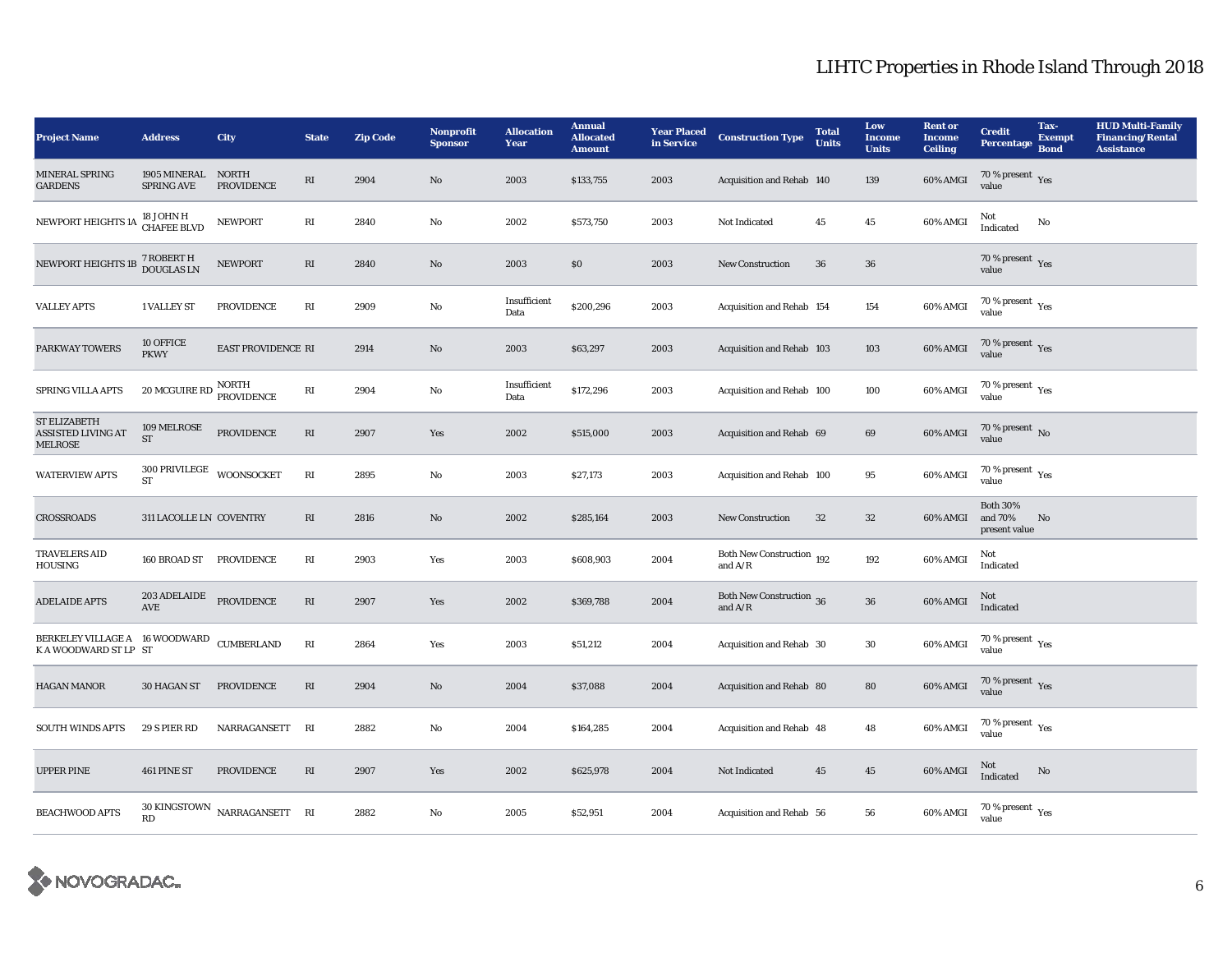| <b>Project Name</b>                                           | <b>Address</b>                              | <b>City</b>          | <b>State</b>           | <b>Zip Code</b> | Nonprofit<br><b>Sponsor</b> | <b>Allocation</b><br>Year | <b>Annual</b><br><b>Allocated</b><br><b>Amount</b> | <b>Year Placed</b><br>in Service | <b>Construction Type</b>              | <b>Total</b><br><b>Units</b> | Low<br><b>Income</b><br><b>Units</b> | <b>Rent or</b><br><b>Income</b><br><b>Ceiling</b> | <b>Credit</b><br>Percentage                 | Tax-<br><b>Exempt</b><br><b>Bond</b> | <b>HUD Multi-Family</b><br><b>Financing/Rental</b><br><b>Assistance</b> |
|---------------------------------------------------------------|---------------------------------------------|----------------------|------------------------|-----------------|-----------------------------|---------------------------|----------------------------------------------------|----------------------------------|---------------------------------------|------------------------------|--------------------------------------|---------------------------------------------------|---------------------------------------------|--------------------------------------|-------------------------------------------------------------------------|
| <b>CONSTITUTION HILL</b><br><b>IV (BUILDING THE</b><br>DREAM) | <b>165 CTR ST</b>                           | <b>WOONSOCKET</b>    | RI                     | 2895            | Yes                         | 2002                      | \$0\$                                              | 2004                             | Not Indicated                         | 19                           | 19                                   | 60% AMGI                                          | Not<br>Indicated                            |                                      |                                                                         |
| <b>BLACKSTONE FALLS</b>                                       | 1485 HIGH ST                                | <b>CENTRAL FALLS</b> | RI                     | 2863            | No                          | 2005                      | \$57,827                                           | 2005                             | Acquisition and Rehab 130             |                              | 130                                  | 60% AMGI                                          | $70\,\%$ present $\,$ Yes value             |                                      |                                                                         |
| <b>HERITAGE PLACE</b>                                         | 719 FRONT ST WOONSOCKET                     |                      | RI                     | 2895            | Yes                         | 2003                      | \$762,334                                          | 2005                             | New Construction                      | 43                           | 43                                   | 60% AMGI                                          | 70 % present $\overline{N_0}$<br>value      |                                      |                                                                         |
| <b>LINCOLN VILLAGE</b>                                        | 1640 LONSDALE $\,$ LINCOLN $\,$<br>AVE      |                      | RI                     | 2865            | Yes                         | 2005                      | \$281,052                                          | 2005                             | Not Indicated                         | 27                           | 27                                   | 60% AMGI                                          | Not<br>Indicated                            | No                                   |                                                                         |
| <b>NEWPORT HEIGHTS</b><br>2A                                  | 26 RANGER RD NEWPORT                        |                      | RI                     | 2840            | $\mathbf{N}\mathbf{o}$      | 2004                      | \$464,778                                          | 2005                             | Not Indicated                         | 100                          | 78                                   | 60% AMGI                                          | Not<br>Indicated                            | $\rm No$                             |                                                                         |
| NEWPORT HEIGHTS 2B $\frac{5}{ST}$                             |                                             | <b>NEWPORT</b>       | RI                     | 2840            | No                          | 2004                      | \$529,282                                          | 2005                             | New Construction                      | 47                           | 47                                   | 60% AMGI                                          | $70\,\%$ present $\,$ Yes value             |                                      |                                                                         |
| POTTERS AVENUE                                                | 29 MILK ST                                  | <b>PROVIDENCE</b>    | RI                     | 2905            | Yes                         | 2004                      | \$514,289                                          | 2005                             | Both New Construction 36<br>and $A/R$ |                              | ${\bf 36}$                           | 60% AMGI                                          | 30 % present $\,$ No $\,$<br>value          |                                      |                                                                         |
| <b>SMITH HILL VISIONS</b>                                     | $80\,\mbox{GODDARD}$ ST                     | <b>PROVIDENCE</b>    | $\mathbf{R}\mathbf{I}$ | 2908            | Yes                         | 2003                      | \$455,294                                          | 2005                             | Not Indicated                         | 26                           | 26                                   | 60% AMGI                                          | Not<br>Indicated                            | No                                   |                                                                         |
| <b>WESTFIELD LOFTS</b>                                        | 230 DEXTER ST PROVIDENCE                    |                      | $\mathbf{R}\mathbf{I}$ | 2907            | No                          | 2003                      | \$168,921                                          | 2005                             | Acquisition and Rehab 69              |                              | 22                                   | 60% AMGI                                          | 30 % present $\,$ No $\,$<br>value          |                                      |                                                                         |
| <b>ST ANN'S APTS</b>                                          | 114 GAULIN AVE WOONSOCKET                   |                      | RI                     | 2895            | No                          | 2005                      | \$381,337                                          | 2005                             | Acquisition and Rehab 25              |                              | 25                                   | 50% AMGI                                          | <b>Both 30%</b><br>and 70%<br>present value | No                                   |                                                                         |
| FIFTY WASHINGTON<br>SQUARE                                    | <b>4 FAREWELL ST NEWPORT</b>                |                      | $\mathbf{R}\mathbf{I}$ | 2840            | Yes                         | 2004                      | \$734,284                                          | 2005                             | Not Indicated                         | 93                           | 93                                   | 60% AMGI                                          | Not<br>Indicated                            |                                      |                                                                         |
| LONSDALE SENIOR<br><b>HOUSING</b>                             | <b>455 LONSDALE</b><br>$\operatorname{AVE}$ | PAWTUCKET            | RI                     | 2860            | No                          | 2006                      | \$121,497                                          | 2006                             | Acquisition and Rehab 131             |                              | 131                                  | 60% AMGI                                          | 70 % present $\,$ No $\,$<br>value          |                                      |                                                                         |
| NEWPORT HEIGHTS 3A <sup>26 JOHN</sup> H<br>CHAFEE BLVD        |                                             | NEWPORT              | RI                     | 2840            | No                          | 2005                      | \$448,204                                          | 2006                             | <b>New Construction</b>               | 44                           | 34                                   | $60\%$ AMGI                                       | $30$ % present $\,$ No value                |                                      |                                                                         |
| NEWPORT HEIGHTS 3B $_{\rm WAY}^{22\rm\,SHIMODA}$              |                                             | <b>NEWPORT</b>       | $\mathbf{R}\mathbf{I}$ | 2840            | No                          | 2005                      | \$624,489                                          | 2006                             | <b>New Construction</b>               | $27\,$                       | 23                                   | 60% AMGI                                          | $70$ % present $\,$ $\rm Yes$<br>value      |                                      |                                                                         |
| <b>OMNI POINT</b>                                             | 324<br>FRIENDSHIP ST PROVIDENCE             |                      | RI                     | 2903            | No                          | 2007                      | S <sub>0</sub>                                     | 2006                             | Not Indicated                         | 51                           | 51                                   | <b>50% AMGI</b>                                   | Not<br>Indicated                            | Yes                                  |                                                                         |
| $\mathop{\rm RIVER}$ EDGE VILLAGE                             | 993 MANTON<br><b>AVE</b>                    | <b>PROVIDENCE</b>    | RI                     | 2909            | No                          | 2006                      | \$164,416                                          | 2006                             | Acquisition and Rehab 99              |                              | 99                                   | 60% AMGI                                          | $70\%$ present $\overline{N_0}$<br>value    |                                      |                                                                         |

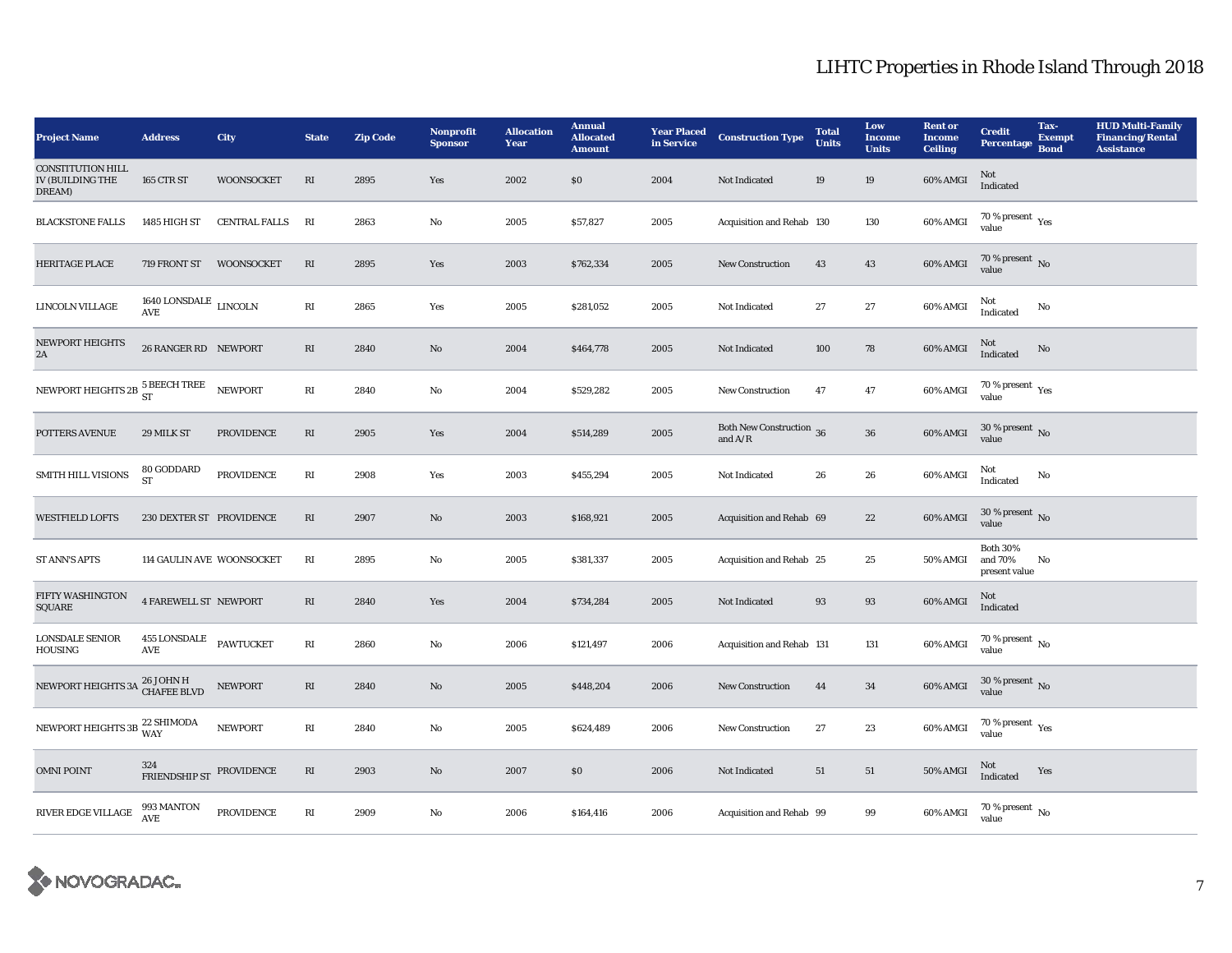| <b>Project Name</b>                       | <b>Address</b>                                   | City                             | <b>State</b>            | <b>Zip Code</b> | Nonprofit<br><b>Sponsor</b> | <b>Allocation</b><br>Year | <b>Annual</b><br><b>Allocated</b><br><b>Amount</b> | <b>Year Placed</b><br>in Service | <b>Construction Type</b>                     | <b>Total</b><br><b>Units</b> | Low<br><b>Income</b><br><b>Units</b> | <b>Rent or</b><br><b>Income</b><br><b>Ceiling</b> | <b>Credit</b><br>Percentage                    | Tax-<br><b>Exempt</b><br><b>Bond</b> | <b>HUD Multi-Family</b><br><b>Financing/Rental</b><br><b>Assistance</b> |
|-------------------------------------------|--------------------------------------------------|----------------------------------|-------------------------|-----------------|-----------------------------|---------------------------|----------------------------------------------------|----------------------------------|----------------------------------------------|------------------------------|--------------------------------------|---------------------------------------------------|------------------------------------------------|--------------------------------------|-------------------------------------------------------------------------|
| RIVERSIDE GATEWAY 20 PELHAM ST PROVIDENCE |                                                  |                                  | RI                      | 2909            | Yes                         | 2005                      | \$527,218                                          | 2006                             | Both New Construction 31<br>and $A/R$        |                              | 31                                   | 60% AMGI                                          | <b>Both 30%</b><br>and 70%<br>present value    | No                                   |                                                                         |
| <b>WATER'S EDGE</b>                       |                                                  | 130 CASWELL ST NARRAGANSETT      | RI                      | 2882            | No                          | 2005                      | \$172,509                                          | 2006                             | Acquisition and Rehab 32                     |                              | $32\,$                               | 60% AMGI                                          | $30$ % present $\,$ $\rm Yes$<br>value         |                                      |                                                                         |
| <b>WICKFORD VILLAGE</b>                   | 24 DAYTON CT                                     | <b>NORTH</b><br><b>KINGSTOWN</b> | $\mathbf{R}\mathbf{I}$  | 2852            | $\mathbf{No}$               | 2008                      | \$386,562                                          | 2006                             | Acquisition and Rehab 129                    |                              | 129                                  | 60% AMGI                                          | $70\,\%$ present $\,$ Yes value                |                                      |                                                                         |
| WILLIAMS-WOODS<br>PLACE                   | 170 OCEAN ST                                     | <b>PROVIDENCE</b>                | RI                      | 2905            | No                          | 2007                      | \$953,619                                          | 2006                             | New Construction                             | 65                           | 65                                   | 60% AMGI                                          | 30 % present $\,$ No $\,$<br>value             |                                      |                                                                         |
| <b>HILLSIDE VILLAGE</b>                   | 821 PLAINFIELD PROVIDENCE<br>ST                  |                                  | $\mathbf{R}\mathbf{I}$  | 2909            | No                          | 2006                      | \$109,363                                          | 2006                             | Not Indicated                                | 42                           | 42                                   | 60% AMGI                                          | Not<br>Indicated                               | Yes                                  |                                                                         |
| UNIVERSITY HEIGHTS 24 THOMAS<br>П         | <b>OLNEY CMN</b>                                 | <b>PROVIDENCE</b>                | $\mathbf{R}\mathbf{I}$  | 2904            | $\mathbf{No}$               | 2008                      | \$767,234                                          | 2006                             | Acquisition and Rehab 168                    |                              | 168                                  | 60% AMGI                                          | $70\,\%$ present $\,$ Yes value                |                                      |                                                                         |
| <b>BRIDGHAM MANOR</b>                     | $359$ CARPENTER $_{\rm PROVIDENCE}$<br><b>ST</b> |                                  | $\mathbf{R}\mathbf{I}$  | 2909            | $\mathbf{N}\mathbf{o}$      | 2008                      | \$126,740                                          | 2007                             | Acquisition and Rehab 88                     |                              | 88                                   | 60% AMGI                                          | $70\,\%$ present $\,$ Yes value                |                                      |                                                                         |
| <b>HARRIS HOUSE</b>                       | 28 HARRIS AVE CRANSTON                           |                                  | RI                      | 2920            | No                          | 2007                      | \$137,161                                          | 2007                             | Acquisition and Rehab 133                    |                              | 132                                  | 60% AMGI                                          | 70 % present Yes<br>value                      |                                      |                                                                         |
| <b>HILLCREST VILLAGE</b>                  | <b>40 LEANDER ST PROVIDENCE</b>                  |                                  | RI                      | 2909            | $\mathbf{N}\mathbf{o}$      | 2007                      | \$632,900                                          | 2007                             | Acquisition and Rehab 130                    |                              | 129                                  | 60% AMGI                                          | 70 % present $\sqrt{\gamma_{\rm PS}}$<br>value |                                      |                                                                         |
| MT VERNON/TEMPLE<br>NORTH APTS            | 98 RIVULET ST WOONSOCKET                         |                                  | RI                      | 2895            | $\mathbf{No}$               | 2008                      | \$261,869                                          | 2007                             | Not Indicated                                | 124                          | 123                                  | 60% AMGI                                          | Not<br>Indicated                               | Yes                                  |                                                                         |
| MUMFORD MANOR                             | 39 FAREWELL<br><b>ST</b>                         | <b>NEWPORT</b>                   | $\mathbf{R}\mathbf{I}$  | 2840            | No                          | 2007                      | \$72,923                                           | 2007                             | Acquisition and Rehab 34                     |                              | 34                                   | 60% AMGI                                          | $70\,\%$ present $\,$ Yes value                |                                      |                                                                         |
| POCASSET MANOR                            | <b>20 KELLEY ST</b>                              | PROVIDENCE                       | RI                      | 2909            | $\mathbf{No}$               | 2007                      | \$335,359                                          | 2007                             | Both New Construction 82<br>and $A/R$        |                              | ${\bf 82}$                           | 60% AMGI                                          | 70 % present $\gamma_{\rm{es}}$<br>value       |                                      |                                                                         |
| <b>RIVERSIDE VILLAGE</b>                  | 1 FLAT ST                                        | <b>CUMBERLAND</b>                | RI                      | 2864            | Yes                         | 2007                      | \$129,831                                          | 2007                             | <b>Both New Construction 88</b><br>and $A/R$ |                              | 88                                   | 60% AMGI                                          | 70 % present $\gamma_{\rm{es}}$<br>value       |                                      |                                                                         |
| <b>SUTTERFIELD APTS</b>                   | <b>86 E DR</b>                                   | <b>PROVIDENCE</b>                | $\mathbb{R}\mathcal{I}$ | 2904            | No                          | 2008                      | \$73,858                                           | 2007                             | Acquisition and Rehab 144                    |                              | 144                                  | 60% AMGI                                          | 30 % present $\rm \gamma_{\rm es}$<br>value    |                                      |                                                                         |
| <b>SOUTHSIDE</b><br><b>GATEWAYS</b>       | 280 PUBLIC ST PROVIDENCE                         |                                  | $\mathbf{R}\mathbf{I}$  | 2905            | Yes                         | 2008                      | \$844,407                                          | 2008                             | <b>New Construction</b>                      | 50                           | $50\,$                               | 60% AMGI                                          | 30 % present $\,$ No $\,$<br>value             |                                      |                                                                         |
| <b>HERITAGE VILLAGES</b><br>PHASES I & II | 552 DEVILS<br><b>FOOT RD</b>                     | <b>NORTH</b><br><b>KINGSTOWN</b> | RI                      | 2852            | No                          | 2008                      | \$905,418                                          | 2008                             | Acquisition and Rehab 204                    |                              | 199                                  | 60% AMGI                                          | 70 % present $\rm\thinspace_{Yes}$<br>value    |                                      |                                                                         |

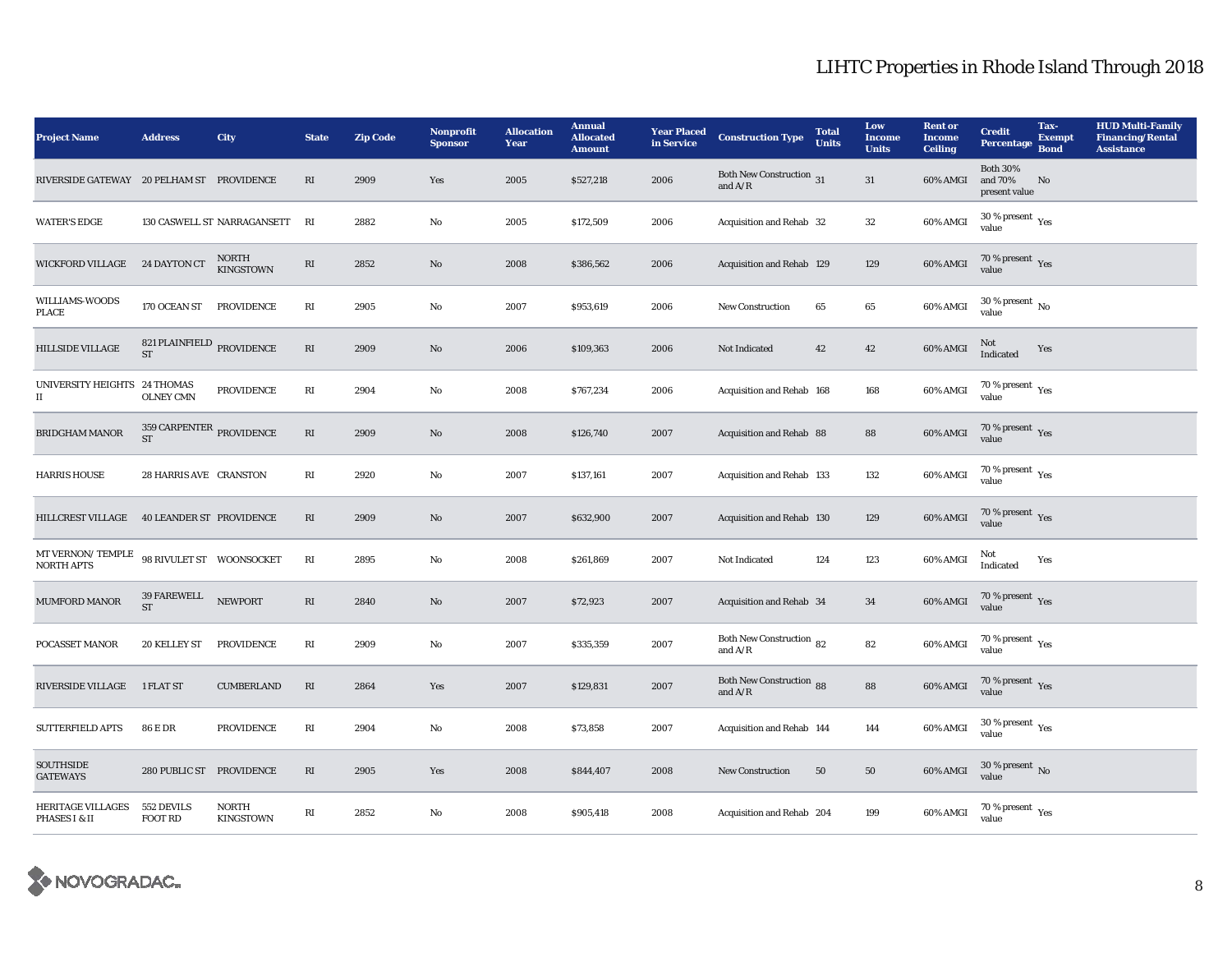| <b>Project Name</b>                          | <b>Address</b>                                | City                              | <b>State</b>             | <b>Zip Code</b> | Nonprofit<br><b>Sponsor</b> | <b>Allocation</b><br>Year | <b>Annual</b><br><b>Allocated</b><br><b>Amount</b> | <b>Year Placed</b><br>in Service | <b>Construction Type</b>  | <b>Total</b><br><b>Units</b> | Low<br><b>Income</b><br><b>Units</b> | <b>Rent or</b><br><b>Income</b><br><b>Ceiling</b> | <b>Credit</b><br>Percentage                 | Tax-<br><b>Exempt</b><br><b>Bond</b> | <b>HUD Multi-Family</b><br><b>Financing/Rental</b><br><b>Assistance</b> |
|----------------------------------------------|-----------------------------------------------|-----------------------------------|--------------------------|-----------------|-----------------------------|---------------------------|----------------------------------------------------|----------------------------------|---------------------------|------------------------------|--------------------------------------|---------------------------------------------------|---------------------------------------------|--------------------------------------|-------------------------------------------------------------------------|
| LEDGES AT JOHNSTON                           | 175 FEDERAL<br>WAY                            | <b>JOHNSTON</b>                   | RI                       | 2919            | No                          | 2006                      | \$268,682                                          | 2008                             | Not Indicated             | 300                          | 60                                   | 50% AMGI                                          | Not<br>Indicated                            | Yes                                  |                                                                         |
| NEW CANONCHET<br><b>CLIFFS</b>               | 825 MAIN ST                                   | <b>HOPE VALLEY</b>                | $\mathbb{R} \mathcal{I}$ | 2832            | $\mathbf{N}\mathbf{o}$      | 2008                      | \$356,628                                          | 2008                             | Acquisition and Rehab 114 |                              | 114                                  | 60% AMGI                                          | $70\,\%$ present $\,$ Yes value             |                                      |                                                                         |
| PARKIS PLACE<br><b>AFFORDABLE</b><br>HOUSING | <b>9 PARKIS AVE</b>                           | PROVIDENCE                        | RI                       | 2907            | $\rm No$                    | 2008                      | \$321,717                                          | 2008                             | Acquisition and Rehab 106 |                              | 106                                  | 60% AMGI                                          | 70 % present $\,$ $\rm Yes$<br>value        |                                      |                                                                         |
| <b>MEADOWS</b>                               | 2 VILLAGE WAY                                 | NORTH<br><b>SMITHFIELD</b>        | $\mathbf{R}\mathbf{I}$   | 2896            | $\mathbf{N}\mathbf{o}$      | 2008                      | \$644,992                                          | 2008                             | <b>New Construction</b>   | 80                           | 80                                   | 60% AMGI                                          | 70 % present $\gamma_{\rm e s}$<br>value    |                                      |                                                                         |
| <b>VILLA VICTORIAN</b>                       | 25 PARKIS AVE PROVIDENCE                      |                                   | RI                       | 2907            | No                          | 2008                      | \$571,417                                          | 2008                             | <b>New Construction</b>   | 40                           | 40                                   | 60% AMGI                                          | 30 % present $\,$ No $\,$<br>value          |                                      |                                                                         |
| <b>NEWPORT HEIGHTS 4</b>                     | 121 HILLSIDE<br>$\operatorname{\mathbf{AVE}}$ | <b>NEWPORT</b>                    | $\mathbb{R}\mathcal{I}$  | 2840            | $\mathbf{N}\mathbf{o}$      | 2009                      | \$816,215                                          | 2009                             | <b>New Construction</b>   | 37                           | 37                                   | 60% AMGI                                          | $30$ % present $\,$ No $\,$<br>value        |                                      |                                                                         |
| <b>SWEETBRIAR APTS</b>                       | 16 SWEET<br><b>BRIAR RD</b>                   | <b>BARRINGTON</b>                 | RI                       | 2806            | Yes                         | Insufficient<br>Data      | \$0                                                | 2009                             | <b>New Construction</b>   | 47                           | 47                                   | 60% AMGI                                          | Not<br>Indicated                            | No                                   |                                                                         |
| <b>BOURNE MILL APTS</b>                      | 1 MILL ST                                     | <b>TIVERTON</b>                   | $\mathbf{R}\mathbf{I}$   | 2878            | No                          | 2009                      | S <sub>0</sub>                                     | 2009                             | <b>New Construction</b>   | 166                          | 67                                   | 60% AMGI                                          | $70\,\%$ present $\,$ $\rm Yes$<br>value    |                                      |                                                                         |
| 315 PARK AVENUE                              | 315 PARK AVE                                  | <b>CRANSTON</b>                   | RI                       | 2905            | $\mathbf{N}\mathbf{o}$      | 2010                      | \$0                                                | 2010                             | Acquisition and Rehab 71  |                              | 70                                   | 60% AMGI                                          | $30$ % present $\,$ $\rm Yes$<br>value      |                                      |                                                                         |
| BEAR HILL VILLAGE                            | 156 BEAR HILL<br>RD                           | <b>CUMBERLAND</b>                 | $\mathbf{R}\mathbf{I}$   | 2864            | $\rm No$                    | 2010                      | $\$0$                                              | 2010                             | Acquisition and Rehab 126 |                              | 122                                  | 60% AMGI                                          | $30$ % present $\,$ $\rm Yes$<br>value      |                                      |                                                                         |
| <b>BROAD STREET</b><br><b>REVITALIZATION</b> | 145 CHESTER<br>AVE                            | <b>PROVIDENCE</b>                 | $\mathbf{R}\mathbf{I}$   | 2907            | Yes                         | 2007                      | \$2,558,408                                        | 2010                             | <b>New Construction</b>   | 25                           | 25                                   | 60% AMGI                                          | 70 % present $\,$ No $\,$<br>value          |                                      |                                                                         |
| CARLETON COURT                               | 211 CARLETON<br>${\rm ST}$                    | PROVIDENCE                        | $\mathbb{R}\mathcal{I}$  | 2908            | No                          | 2010                      | S <sub>0</sub>                                     | 2010                             | Acquisition and Rehab 86  |                              | 86                                   | 60% AMGI                                          | $30$ % present $\,$ No $\,$<br>value        |                                      |                                                                         |
| <b>CHATEAU CLARE</b>                         | 16 GREENE ST                                  | <b>WOONSOCKET</b>                 | $\mathbf{R}\mathbf{I}$   | 2895            | No                          | 2010                      | \$0                                                | 2010                             | Acquisition and Rehab 88  |                              | 85                                   | 60% AMGI                                          | 30 % present $\gamma_{\rm{es}}$<br>value    |                                      |                                                                         |
| CODDINGTON POINT                             | 231 MAPLE AVE NEWPORT                         |                                   | RI                       | 2840            | No                          | 2009                      | \$12,279                                           | 2010                             | <b>New Construction</b>   | 32                           | 32                                   | 60% AMGI                                          | 30 % present $\rm \gamma_{\rm es}$<br>value |                                      |                                                                         |
| <b>COLONIAL VILLAGE</b><br><b>APTS</b>       | 60 SCHOOL ST                                  | NORTH<br>SMITHFIELD               | RI                       | 2896            | No                          | 2010                      | \$96,013                                           | 2010                             | Acquisition and Rehab 75  |                              | 68                                   | 60% AMGI                                          | 30 % present $\,$ No $\,$<br>value          |                                      |                                                                         |
| <b>GATEWOOD APTS</b>                         | 403 MENDON<br>RD                              | <b>NORTH</b><br><b>SMITHFIELD</b> | $\mathbb{R}\mathcal{I}$  | 2896            | $\rm\thinspace No$          | 2010                      | S <sub>0</sub>                                     | 2010                             | Acquisition and Rehab 60  |                              | 58                                   | 60% AMGI                                          | $30\,\%$ present $\,$ $_{\rm Yes}$<br>value |                                      |                                                                         |

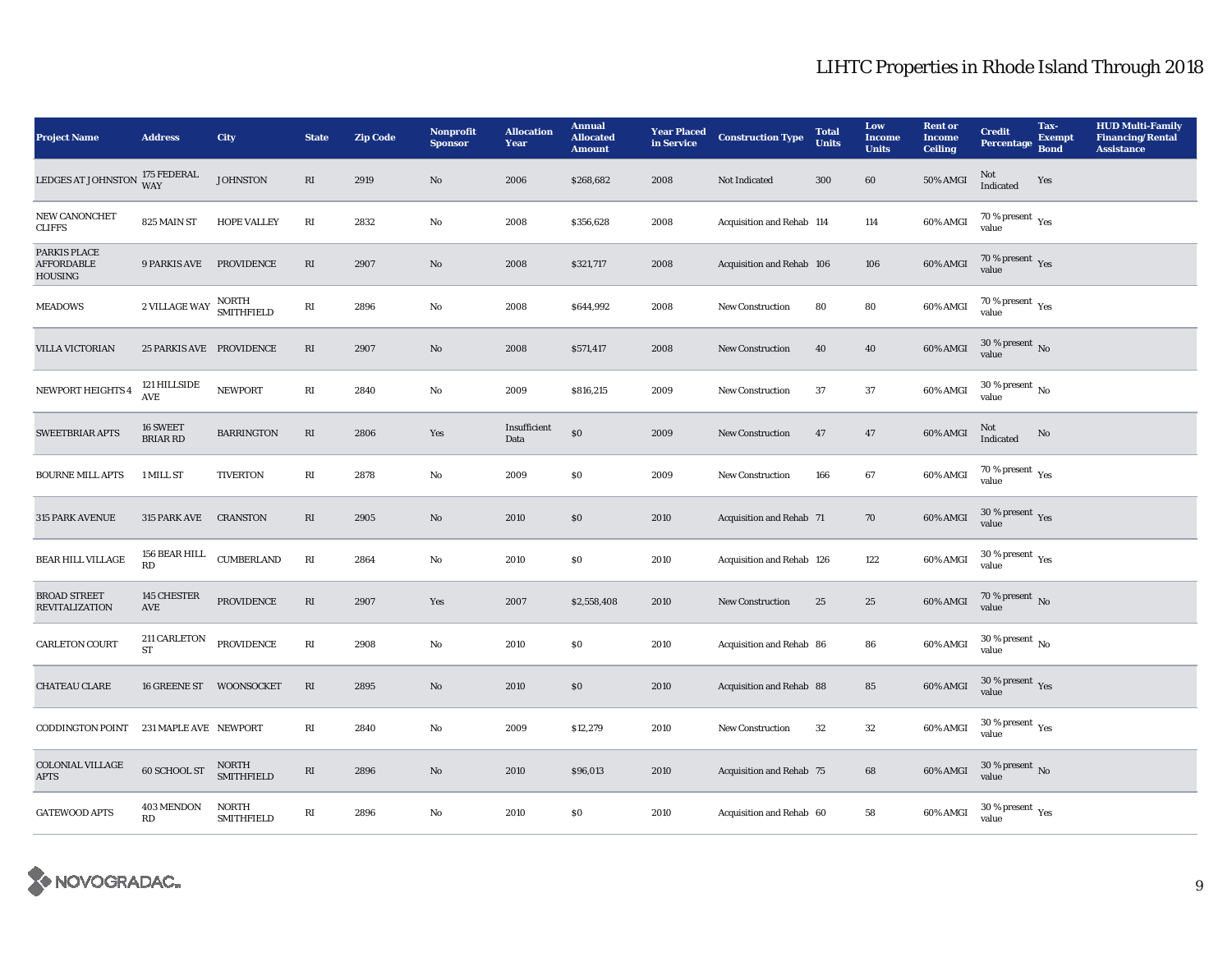| <b>Project Name</b>                         | <b>Address</b>                                  | City                             | <b>State</b>            | <b>Zip Code</b> | Nonprofit<br><b>Sponsor</b> | <b>Allocation</b><br>Year | <b>Annual</b><br><b>Allocated</b><br><b>Amount</b> | <b>Year Placed</b><br>in Service | <b>Construction Type</b>                   | <b>Total</b><br><b>Units</b> | Low<br><b>Income</b><br><b>Units</b> | <b>Rent or</b><br><b>Income</b><br><b>Ceiling</b> | <b>Credit</b><br>Percentage                     | Tax-<br><b>Exempt</b><br><b>Bond</b> | <b>HUD Multi-Family</b><br><b>Financing/Rental</b><br><b>Assistance</b> |
|---------------------------------------------|-------------------------------------------------|----------------------------------|-------------------------|-----------------|-----------------------------|---------------------------|----------------------------------------------------|----------------------------------|--------------------------------------------|------------------------------|--------------------------------------|---------------------------------------------------|-------------------------------------------------|--------------------------------------|-------------------------------------------------------------------------|
| <b>HARDIG BROOK</b><br>VILLAGE              | 331<br>CENTERVILLE WARWICK<br>RD                |                                  | RI                      | 2886            | No                          | 2010                      | \$0                                                | 2010                             | Acquisition and Rehab 100                  |                              | 97                                   | 60% AMGI                                          | 30 % present $\sqrt{\gamma_{\rm{ES}}}$<br>value |                                      |                                                                         |
| INDIAN RUN VILLAGE                          | 681<br>KINGSTOWN RD WAKEFIELD                   |                                  | $\mathbf{R}\mathbf{I}$  | 2879            | No                          | 2010                      | \$0                                                | 2010                             | Not Indicated                              | 115                          | 115                                  | 60% AMGI                                          | Not<br>Indicated                                | Yes                                  |                                                                         |
| PARKIS HISTORIC<br><b>PROPERTIES</b>        | 55 PARKIS AVE PROVIDENCE                        |                                  | RI                      | 2907            | Yes                         | 2009                      | \$246,898                                          | 2010                             | <b>New Construction</b>                    | 22                           | 22                                   | 60% AMGI                                          | $70\,\%$ present $\,$ No value                  |                                      |                                                                         |
| SANDYWOOD FARM                              | 150<br><b>PERSIMMON</b><br>DR                   | <b>TIVERTON</b>                  | RI                      | 2878            | Yes                         | 2010                      | \$0                                                | 2010                             | <b>New Construction</b>                    | 50                           | 40                                   | 60% AMGI                                          | $70\%$ present $\overline{N_0}$<br>value        |                                      |                                                                         |
| TRINITY/PRINCETON<br>PLACE                  | 265 ELMWOOD<br>AVE                              | <b>PROVIDENCE</b>                | RI                      | 2907            | Yes                         | 2008                      | \$203,903                                          | 2010                             | Not Indicated                              | 41                           | 41                                   | 60% AMGI                                          | Not<br>Indicated                                | No                                   |                                                                         |
| <b>BLACKSTONE VALLEY</b><br><b>GATEWAYS</b> | 204 BROAD ST PAWTUCKET                          |                                  | $\mathbf{R}\mathbf{I}$  | 2860            |                             | 2011                      | \$877,159                                          | 2011                             | Both New Construction $\,$ 33<br>and $A/R$ |                              | 33                                   | 60% AMGI                                          | 70 % present $\,$ No $\,$<br>value              |                                      |                                                                         |
| <b>KINGSTOWN</b><br><b>CROSSINGS I</b>      | 5 MCCONNELL NORTH<br>CT                         | KINGSTOWN                        | $\mathbf{R}\mathbf{I}$  | 2852            | Yes                         | 2009                      | \$406,339                                          | 2011                             | <b>New Construction</b>                    | 58                           | 58                                   | 60% AMGI                                          | 30 % present $\,$ $\rm Yes$<br>value            |                                      |                                                                         |
| SMITH HILL VISIONS<br>П                     | 14 OSBORN ST PROVIDENCE                         |                                  | RI                      | 2908            | Yes                         | 2010                      | \$1,877,545                                        | 2011                             | Acquisition and Rehab 52                   |                              | 52                                   | 60% AMGI                                          | $70\%$ present $\overline{N_0}$<br>value        |                                      |                                                                         |
| <b>CLOCKTOWER</b>                           | 200 TINKHAM<br><b>LN</b>                        | <b>HARRISVILLE</b>               | $\mathbf{R}\mathbf{I}$  | 2830            | Yes                         | 2006                      | \$7,827,760                                        | 2011                             | Both New Construction 47<br>and $A/R$      |                              | ${\bf 36}$                           | 60% AMGI                                          | 70 % present $\,$ No $\,$<br>value              |                                      |                                                                         |
| <b>CORNPLANTER ROW</b>                      | 482 PINE ST                                     | <b>PROVIDENCE</b>                | RI                      | 2907            | Yes                         | 2011                      | \$0                                                | 2011                             | Not Indicated                              | 36                           | 36                                   | 60% AMGI                                          | Not<br>Indicated                                |                                      |                                                                         |
| <b>ANTHONY HOUSE</b>                        | 51 MIDDLE RD PORTSMOUTH                         |                                  | RI                      | 2871            | Yes                         | 2011                      | \$112,833                                          | 2012                             | Acquisition and Rehab 70                   |                              | 70                                   | 60% AMGI                                          | 30 % present $\,$ No $\,$<br>value              |                                      | Yes                                                                     |
| <b>COVENTRY MEADOWS 22 EDITH ST</b>         |                                                 | <b>COVENTRY</b>                  | RI                      | 2816            | No                          | 2010                      | \$762,071                                          | 2012                             | <b>New Construction</b>                    | 44                           | 44                                   | 60% AMGI                                          | 70 % present $N_0$<br>value                     |                                      | Yes                                                                     |
| <b>WOONSOCKET</b><br>VILLAGE                | 182<br>CUMBERLAND WOONSOCKET<br><b>ST</b>       |                                  | $\mathbf{R}\mathbf{I}$  | 2895            | $\mathbf{No}$               | 2011                      | \$416,520                                          | 2012                             | Both New Construction 122<br>and $A/R$     |                              | 122                                  | 60% AMGI                                          | 30 % present $\gamma_{\rm{es}}$<br>value        |                                      | Yes                                                                     |
| OPEN DOORS                                  | 485 PLAINFIELD $_{\rm PROVIDENCE}$<br><b>ST</b> |                                  | RI                      | 2909            | Yes                         | 2009                      | \$1,777,801                                        | 2012                             | Both New Construction 19<br>and $A/R$      |                              | 19                                   | 60% AMGI                                          | 70 % present $\,$ No $\,$<br>value              |                                      |                                                                         |
| <b>ESSEX VILLAGE</b>                        | 26 FISCHER DR                                   | NORTH<br>KINGSTOWN               | $\mathbb{R}\mathcal{I}$ | 2852            | No                          | 2013                      | \$335,985                                          | 2013                             | Acquisition and Rehab 108                  |                              | ${\bf 96}$                           | 60% AMGI                                          | Not<br>Indicated                                |                                      |                                                                         |
| <b>KINGSTOWN</b><br><b>CROSSINGS II</b>     | 30 NAVY DR                                      | <b>NORTH</b><br><b>KINGSTOWN</b> | $\mathbf{R}\mathbf{I}$  | 2852            | Yes                         | 2013                      | \$1,012,589                                        | 2013                             | <b>New Construction</b>                    | 46                           | 46                                   | 60% AMGI                                          | 70 % present $\,$ No $\,$<br>value              |                                      | No                                                                      |

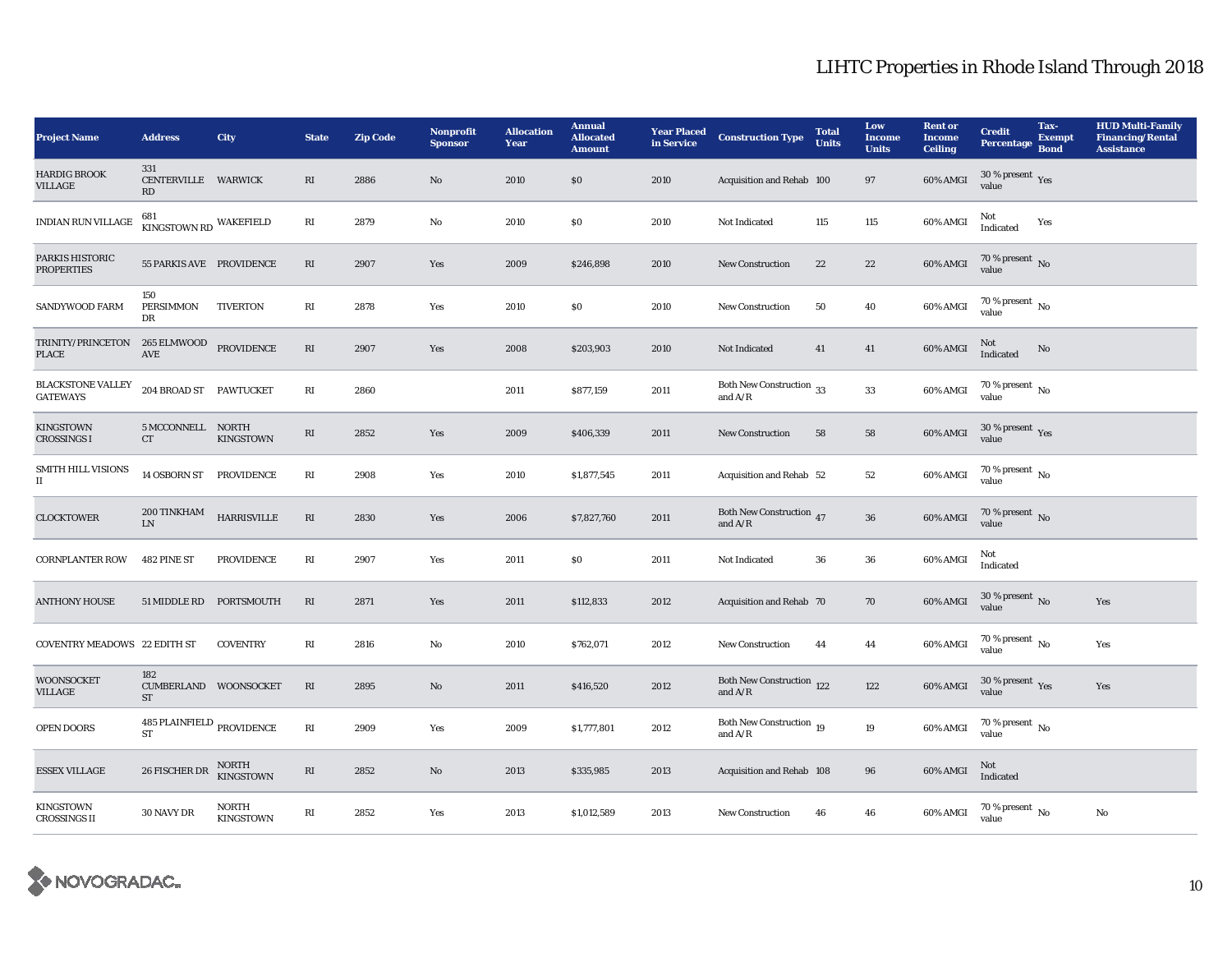| <b>Project Name</b>                                  | <b>Address</b>                                                           | City                             | <b>State</b>           | <b>Zip Code</b> | Nonprofit<br><b>Sponsor</b> | <b>Allocation</b><br>Year | <b>Annual</b><br><b>Allocated</b><br><b>Amount</b> | <b>Year Placed</b><br>in Service | <b>Construction Type</b>                | <b>Total</b><br><b>Units</b> | Low<br><b>Income</b><br><b>Units</b> | <b>Rent or</b><br><b>Income</b><br><b>Ceiling</b> | Tax-<br><b>Credit</b><br>Percentage<br><b>Bond</b> | <b>Exempt</b> | <b>HUD Multi-Family</b><br><b>Financing/Rental</b><br><b>Assistance</b> |
|------------------------------------------------------|--------------------------------------------------------------------------|----------------------------------|------------------------|-----------------|-----------------------------|---------------------------|----------------------------------------------------|----------------------------------|-----------------------------------------|------------------------------|--------------------------------------|---------------------------------------------------|----------------------------------------------------|---------------|-------------------------------------------------------------------------|
| <b>KINGS GRANT APTS</b>                              | <b>1 STATE ST</b>                                                        | <b>NORTH</b><br><b>KINGSTOWN</b> | RI                     | 2852            | No                          | 2013                      | \$511,356                                          | 2013                             | Acquisition and Rehab 156               |                              | 139                                  | 60% AMGI                                          | 30 % present<br>value                              |               |                                                                         |
| CATHEDRAL SQUARE 5 CATHEDRAL<br>$\scriptstyle\rm II$ | SQ                                                                       | <b>PROVIDENCE</b>                | $\mathbf{R}\mathbf{I}$ | 2903            | No                          | 2013                      | \$264,961                                          | 2013                             | Acquisition and Rehab 93                |                              | 93                                   | 60% AMGI                                          | 30 % present<br>value                              |               |                                                                         |
| OLNEY VILLAGE APTS 50 JULIAN ST                      |                                                                          | PROVIDENCE                       | RI                     | 2909            | Yes                         | 2011                      | \$990,288                                          | 2013                             | Both New Construction 40<br>and $A/R$   |                              | 40                                   | 60% AMGI                                          | 70 % present $\,$ No $\,$<br>value                 |               | No                                                                      |
| <b>GLENARK MILLS</b>                                 | 104 SAYLES ST                                                            | WOONSOCKET                       | RI                     | 2895            | No                          | 2012                      | \$123,012                                          | 2013                             | Not Indicated                           | 22                           | 22                                   | 60% AMGI                                          | Not<br>Indicated                                   |               |                                                                         |
| DEERFIELD COMMONS 190 ST PAUL ST                     |                                                                          | NORTH<br>SMITHFIELD              | RI                     | 2896            | No                          | 2013                      | \$0                                                | 2014                             | Not Indicated                           | 80                           | 80                                   |                                                   | Not<br>Indicated                                   |               |                                                                         |
| <b>FOUR SISTERS</b>                                  | <b>41 HARVARD</b><br>AVE                                                 | <b>PROVIDENCE</b>                | RI                     | 2907            | No                          | 2013                      | \$43,057                                           | 2014                             | Both New Construction 96<br>and $A/R$   |                              | 96                                   | 60% AMGI                                          | <b>Both 30%</b><br>and 70%<br>No<br>present value  |               |                                                                         |
| <b>GRACE CHURCH APTS</b>                             | 280<br>WASHINGTON PROVIDENCE<br><b>ST</b>                                |                                  | $\mathbf{R}\mathbf{I}$ | 2903            | $\mathbf{No}$               | 2013                      | \$438,213                                          | 2014                             | Acquisition and Rehab 100               |                              | 100                                  | 60% AMGI                                          | $30$ % present $\,$ No $\,$<br>value               |               | No                                                                      |
| PARK HOLM                                            | PARK HOLM<br><b>STREET</b>                                               | <b>NEWPORT</b>                   | RI                     | 2840            | Yes                         | 2014                      | \$854,196                                          | 2015                             | Not Indicated                           | 111                          | 111                                  | 60% AMGI                                          | <b>Both 30%</b><br>and 70%<br>present value        |               |                                                                         |
| <b>VETERANS FOR</b><br>TOMORROW                      | 1115 DOUGLAS<br><b>AVENUE</b>                                            | <b>PROVIDENCE</b>                | $\mathbf{R}\mathbf{I}$ | 2904            | Yes                         | Insufficient<br>Data      | $\$0$                                              | 2015                             | Not Indicated                           | 20                           | 20                                   | 60% AMGI                                          | Not<br>Indicated                                   |               |                                                                         |
| <b>CHERRY BRIGGS</b>                                 | <b>301 CRANSTON</b><br>STREET, 204<br><b>GREENVILLE</b><br><b>AVENUE</b> | <b>PROVIDENCE</b>                | $\mathbf{R}\mathbf{I}$ | 2907            | No                          | 2016                      | \$738,132                                          | 2016                             | Acquisition and Rehab 160               |                              | 160                                  | <b>50% AMGI</b>                                   | <b>Both 30%</b><br>and 70%<br>Yes<br>present value |               |                                                                         |
| PIERCE MANOR                                         | 20 GRAND<br><b>STREET</b>                                                | <b>PROVIDENCE</b>                | $\mathbf{R}\mathbf{I}$ | 2907            | No                          | 2016                      | \$467,941                                          | 2016                             | Acquisition and Rehab 84                |                              | 84                                   | 60% AMGI                                          | 30 % present $\gamma_{\rm{es}}$<br>value           |               |                                                                         |
| <b>RECLAIMING THE</b><br>VISION II                   | 719 FRONT<br><b>STREET</b>                                               | <b>WOONSOCKET</b>                | RI                     | 2895            | Yes                         | 2016                      | \$0                                                | 2016                             | Both New Construction $63$<br>and $A/R$ |                              | 63                                   | 60% AMGI                                          | <b>Both 30%</b><br>and 70%<br>present value        |               | No                                                                      |
| $\ensuremath{\text{EPN}}$                            | <b>54 SCATTERED</b><br><b>SITES</b><br>THROUGHOUT<br><b>PROVIDENCE</b>   | PROVIDENCE                       | $\mathbf{R}\mathbf{I}$ | 2905            | No                          | Insufficient<br>Data      | \$0                                                | 2017                             | Acquisition and Rehab 164               |                              | 164                                  | 60% AMGI                                          | <b>Both 30%</b><br>and 70%<br>present value        |               | Yes                                                                     |
| <b>AMHERST GARDENS</b>                               | <b>66 CHAFFEE</b><br><b>STREET</b>                                       | <b>PROVIDENCE</b>                | RI                     | 2909            | No                          | 2015                      | <b>SO</b>                                          | 2017                             | Both New Construction 36<br>and $A/R$   |                              | 36                                   | 60% AMGI                                          | 70 % present<br>value                              |               | No                                                                      |
| <b>COLONY HOUSE</b>                                  | 1 CADILLAC<br><b>DRIVE</b>                                               | <b>PROVIDENCE</b>                | RI                     | 2907            | $\mathbf{N}\mathbf{o}$      | 2016                      | \$194,388                                          | 2017                             | Acquisition and Rehab 101               |                              | 101                                  | $60\%$ AMGI                                       | 30 % present $\gamma_{\rm{ES}}$<br>value           |               | Yes                                                                     |
| PROSPECT HEIGHTS I                                   | 560 PROSPECT<br><b>STREET</b>                                            | <b>PAWTUCKET</b>                 | RI                     | 2860            | Yes                         | 2017                      | \$294,700                                          | 2017                             | Acquisition and Rehab 101               |                              | 101                                  | 60% AMGI                                          | 30 % present<br>value                              |               |                                                                         |